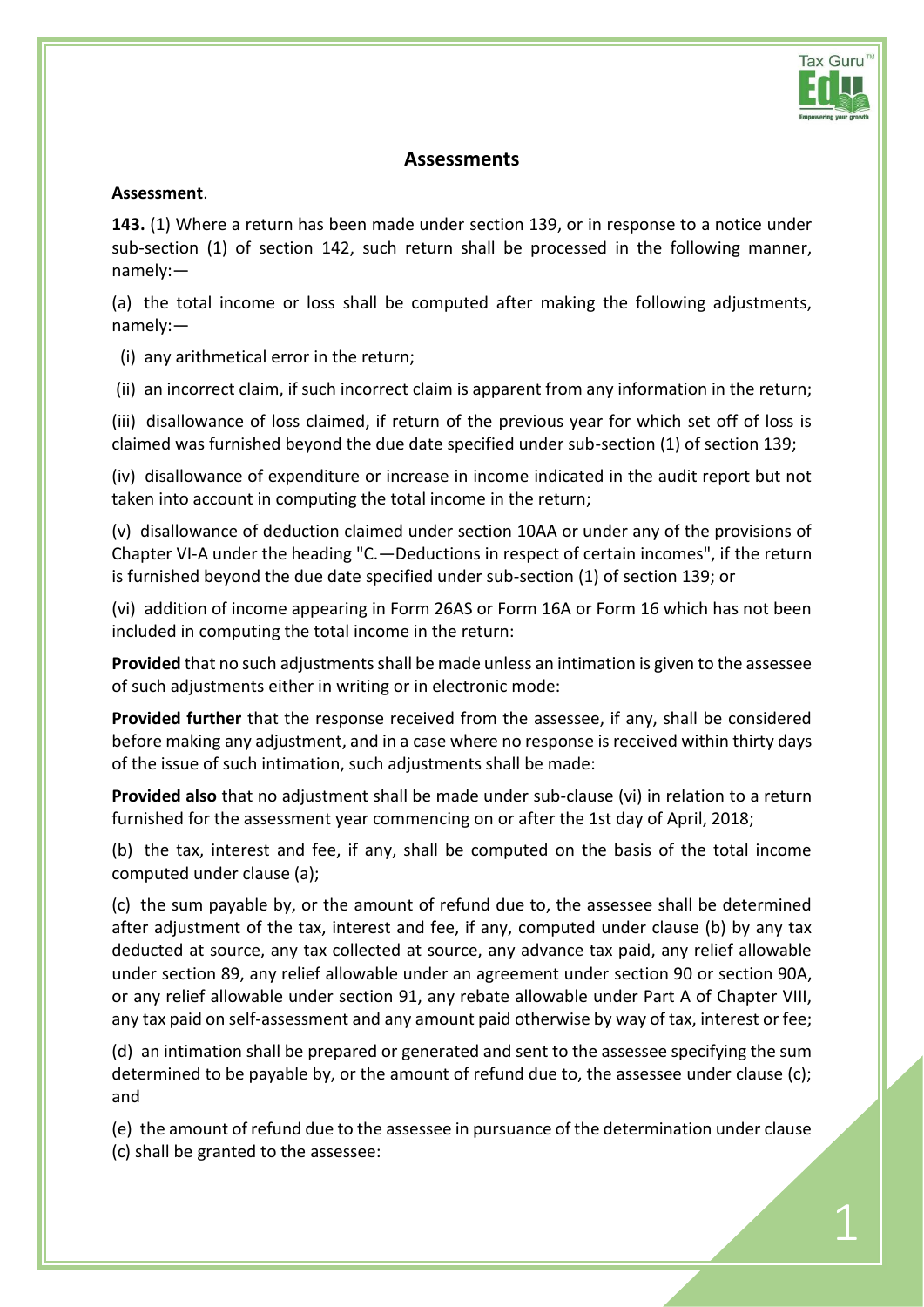

**Provided** that an intimation shall also be sent to the assessee in a case where the loss declared in the return by the assessee is adjusted but no tax, interest or fee is payable by, or no refund is due to, him:

**Provided further** that no intimation under this sub-section shall be sent after the expiry of nine months from the end of the financial year in which the return is made.

Explanation.—For the purposes of this sub-section,—

(a) "an incorrect claim apparent from any information in the return" shall mean a claim, on the basis of an entry, in the return,—

(i) of an item, which is inconsistent with another entry of the same or some other item in such return;

(ii) in respect of which the information required to be furnished under this Act to substantiate such entry has not been so furnished; or

(iii) in respect of a deduction, where such deduction exceeds specified statutory limit which may have been expressed as monetary amount or percentage or ratio or fraction;

(b) the acknowledgement of the return shall be deemed to be the intimation in a case where no sum is payable by, or refundable to, the assessee under clause (c), and where no adjustment has been made under clause (a).

(1A) For the purposes of processing of returns under sub-section (1), the Board may make a scheme for centralised processing of returns with a view to expeditiously determining the tax payable by, or the refund due to, the assessee as required under the said sub-section.

(1B) Save as otherwise expressly provided, for the purpose of giving effect to the scheme made under sub-section (1A), the Central Government may, by notification in the Official Gazette, direct that any of the provisions of this Act relating to processing of returns shall not apply or shall apply with such exceptions, modifications and adaptations as may be specified in that notification; so, however, that no direction shall be issued after the 31st day of March, 2012.

(1C) Every notification issued under sub-section (1B), along with the scheme made under subsection (1A), shall, as soon as may be after the notification is issued, be laid before each House of Parliament.

(1D) Notwithstanding anything contained in sub-section (1), the processing of a return shall not be necessary, where a notice has been issued to the assessee under sub-section (2):

**Provided** that the provisions of this sub-section shall not apply to any return furnished for the assessment year commencing on or after the 1st day of April, 2017.

(2) Where a return has been furnished under [section 139,](javascript:ShowMainContent() or in response to a notice under sub-section (1) of [section 142,](javascript:ShowMainContent() the Assessing Officer or the prescribed income-tax authority, as the case may be, if, considers it necessary or expedient to ensure that the assessee has not understated the income or has not computed excessive loss or has not under-paid the tax in any manner, shall serve on the assessee a notice requiring him, on a date to be specified therein, either to attend the office of the Assessing Officer or to produce, or cause to be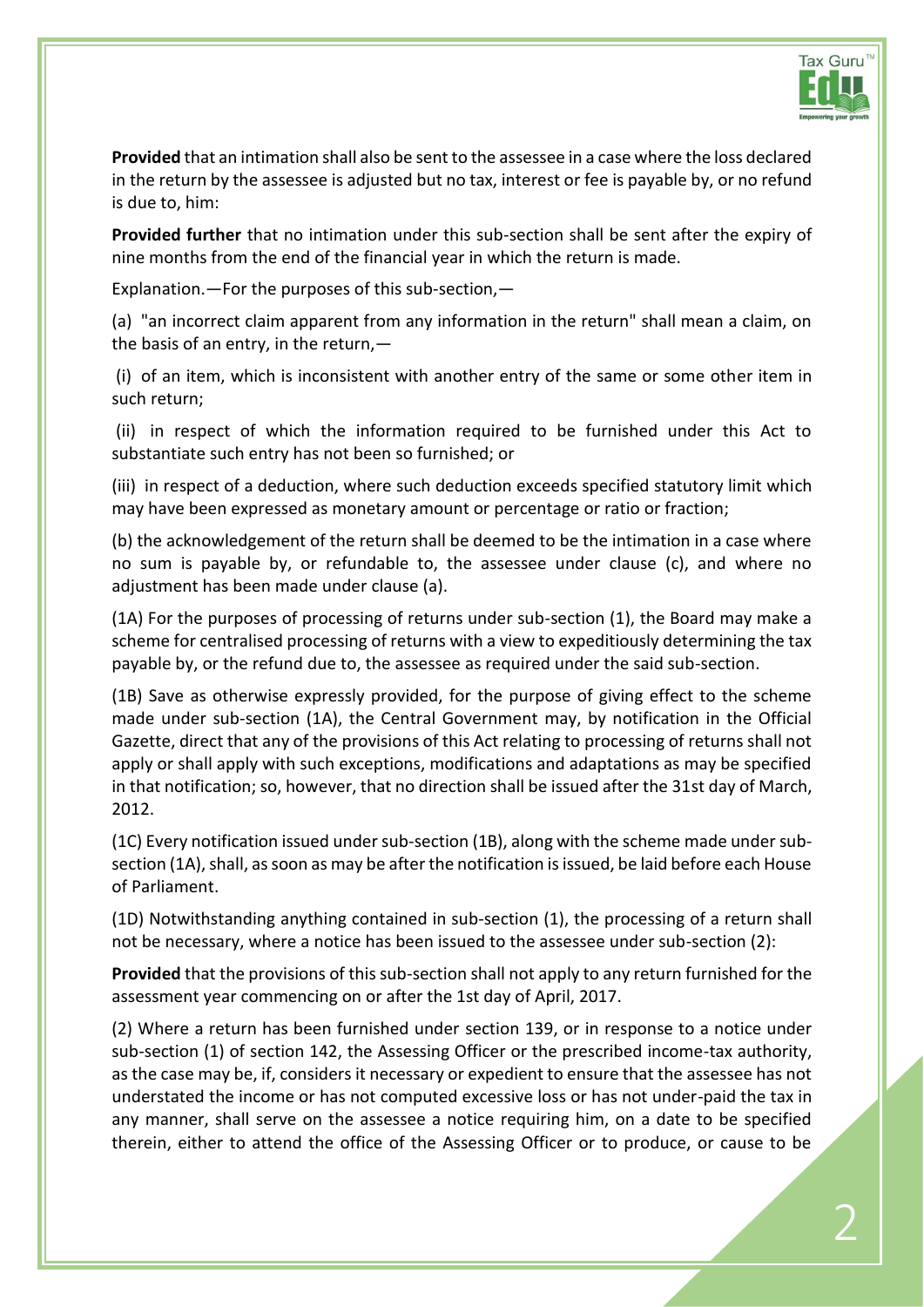

produced before the Assessing Officer any evidence on which the assessee may rely in support of the return:

**Provided** that no notice under this sub-section shall be served on the assessee after the expiry of three months from the end of the financial year in which the return is furnished.

(3) On the day specified in the notice issued under sub-section (2), or as soon afterwards as may be, after hearing such evidence as the assessee may produce and such other evidence as the Assessing Officer may require on specified points, and after taking into account all relevant material which he has gathered, the Assessing Officer shall, by an order in writing, make an assessment of the total income or loss of the assessee, and determine the sum payable by him or refund of any amount due to him on the basis of such assessment:

**Provided** that in the case of a—

(a) research association referred to in clause (21) of [section 10;](javascript:ShowMainContent()

- (b) news agency referred to in clause (22B) of [section 10;](javascript:ShowMainContent()
- (c) association or institution referred to in clause (23A) of [section 10;](javascript:ShowMainContent()
- (d) institution referred to in clause (23B) of [section 10;](javascript:ShowMainContent()

(e) fund or institution referred to in sub-clause (iv) or trust or institution referred to in subclause (v) or any university or other educational institution referred to in sub-clause (vi) or any hospital or other medical institution referred to in sub-clause (via) of clause (23C) of [section 10,](javascript:ShowMainContent()

which is required to furnish the return of income under sub-section (4C) of [section 139,](javascript:ShowMainContent() no order making an assessment of the total income or loss of such research association, news agency, association or institution or fund or trust or university or other educational institution or any hospital or other medical institution, shall be made by the Assessing Officer, without giving effect to the provisions of [section 10,](javascript:ShowMainContent() unless—

(i) the Assessing Officer has intimated the Central Government or the prescribed authority the contravention of the provisions of clause (21) or clause (22B) or clause (23A) or clause (23B) or sub-clause (iv) or sub-clause (v) or sub-clause (vi) or sub-clause (via) of clause (23C) of [section 10,](javascript:ShowMainContent() as the case may be, by such research association, news agency, association or institution or fund or trust or university or other educational institution or any hospital or other medical institution, where in his view such contravention has taken place; and

(ii) the approval granted to such research association or other association or fund or trust or institution or university or other educational institution or hospital or other medical institution has been withdrawn or notification issued in respect of such news agency or fund or trust or institution has been rescinded :

**Provided further** that where the Assessing Officer is satisfied that the activities of the university, college or other institution referred to in clause (ii) and clause (iii) of sub-section (1) of [section 35](javascript:ShowMainContent() are not being carried out in accordance with all or any of the conditions subject to which such university, college or other institution was approved, he may, after giving a reasonable opportunity of showing cause against the proposed withdrawal to the concerned university, college or other institution, recommend to the Central Government to withdraw the approval and that Government may by order, withdraw the approval and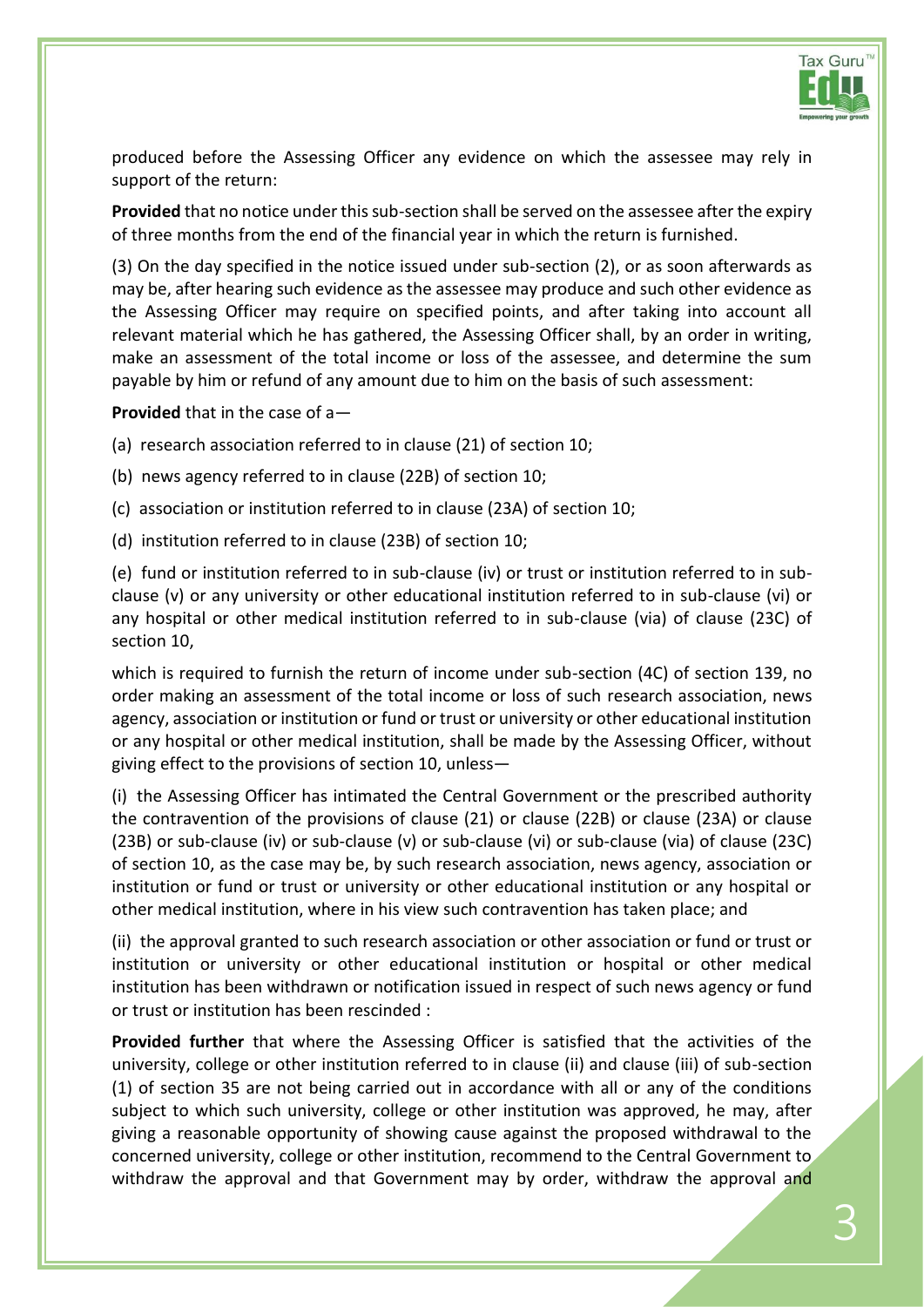

forward a copy of the order to the concerned university, college or other institution and the Assessing Officer:

**Provided also** that notwithstanding anything contained in the first and the second provisos, no effect shall be given by the Assessing Officer to the provisions of clause (23C) of [section 10](javascript:ShowMainContent() in the case of a trust or institution for a previous year, if the provisions of the first proviso to clause (15) of [section 2](javascript:ShowMainContent() become applicable in the case of such person in such previous year, whether or not the approval granted to such trust or institution or notification issued in respect of such trust or institution has been withdrawn or rescinded.

(3A) The Central Government may make a scheme, by notification in the Official Gazette, for the purposes of making assessment of total income or loss of the assessee under sub-section (3) or [section 144](javascript:ShowMainContent() so as to impart greater efficiency, transparency and accountability by—

(a) eliminating the interface between the Assessing Officer and the assessee in the course of proceedings to the extent technologically feasible;

(b) optimising utilisation of the resources through economies of scale and functional specialisation;

(c) introducing a team-based assessment with dynamic jurisdiction.

(3B) The Central Government may, for the purpose of giving effect to the scheme made under sub-section (3A), by notification in the Official Gazette, direct that any of the provisions of this Act relating to assessment of total income or loss shall not apply or shall apply with such exceptions, modifications and adaptations as may be specified in the notification:

**Provided** that no direction shall be issued after the 31st day of March, 2021.

(3C) Every notification issued under sub-section (3A) and sub-section (3B) shall, as soon as may be after the notification is issued, be laid before each House of Parliament.

(3D) Nothing contained in sub-section (3A) and sub-section (3B) shall apply to the assessment made under sub-section (3) or under [section 144,](javascript:ShowMainContent() as the case may be, on or after the 1st day of April, 2021.

(4) Where a regular assessment under sub-section (3) of this section o[r section 144](javascript:ShowMainContent() is made,—

(a) any tax or interest paid by the assessee under sub-section (1) shall be deemed to have been paid towards such regular assessment ;

(b) if no refund is due on regular assessment or the amount refunded under sub-section (1) exceeds the amount refundable on regular assessment, the whole or the excess amount so refunded shall be deemed to be tax payable by the assessee and the provisions of this Act shall apply accordingly.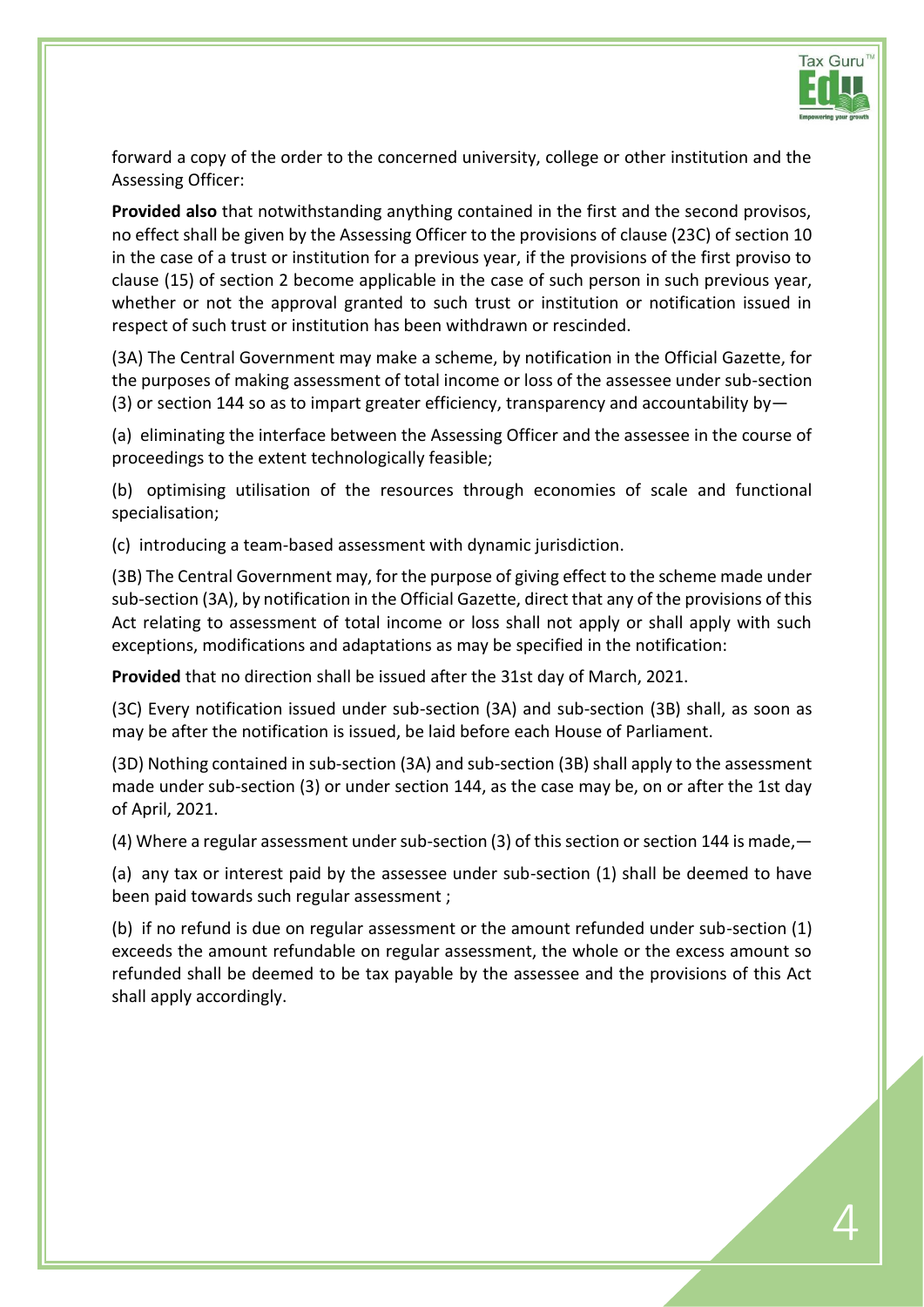

### **Best judgment assessment.**

**144.** (1) If any person—

(a) fails to make the return required under sub-section (1) of [section 139](javascript:ShowMainContent() and has not made a return or a revised return under sub-section (4) or sub-section (5) of that section, or

(b) fails to comply with all the terms of a notice issued under sub-section (1) of [section 142](javascript:ShowMainContent() or fails to comply with a direction issued under sub-section (2A) of that section, or

(c) having made a return, fails to comply with all the terms of a notice issued under subsection (2) of [section 143,](javascript:ShowMainContent()

the Assessing Officer, after taking into account all relevant material which the Assessing Officer has gathered, shall, after giving the assessee an opportunity of being heard, make the assessment of the total income or loss to the best of his judgment and determine the sum payable by the assessee on the basis of such assessment :

**Provided** that such opportunity shall be given by the Assessing Officer by serving a notice calling upon the assessee to show cause, on a date and time to be specified in the notice, why the assessment should not be completed to the best of his judgment :

**Provided further** that it shall not be necessary to give such opportunity in a case where a notice under sub-section (1) of [section 142](javascript:ShowMainContent() has been issued prior to the making of an assessment under this section.

(2) The provisions of this section as they stood immediately before their amendment by the Direct Tax Laws (Amendment) Act, 1987 (4 of 1988), shall apply to and in relation to any assessment for the assessment year commencing on the 1st day of April, 1988, or any earlier assessment year and references in this section to the other provisions of this Act shall be construed as references to those provisions as for the time being in force and applicable to the relevant assessment year.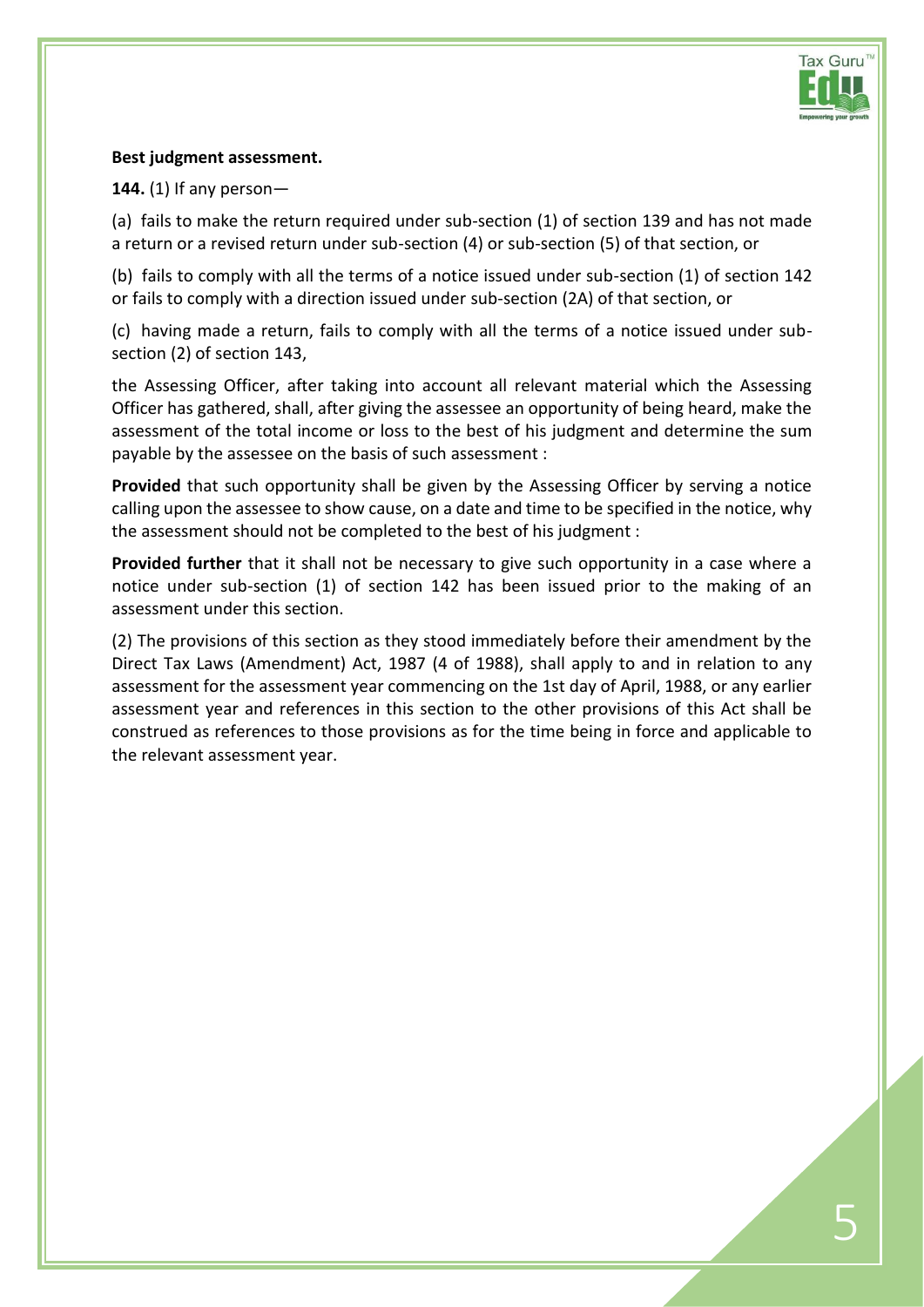

### **Faceless Assessment.**

**144B.** (1) Notwithstanding anything to the contrary contained in any other provisions of this Act, the assessment under sub-section (3) of [section 143](javascript:ShowMainContent() or under [section 144,](javascript:ShowMainContent() in the cases referred to in sub-section (2), shall be made in a faceless manner as per the following procedure, namely:—

(i) the National Faceless Assessment Centre shall serve a notice on the assessee under subsection (2) of [section 143;](javascript:ShowMainContent()

(ii) the assessee may, within fifteen days from the date of receipt of notice referred to in clause (i), file his response to the National Faceless Assessment Centre;

(iii) where the assessee—

(a) has furnished his return of income under [section 139](javascript:ShowMainContent() or in response to a notice issued under sub-section (1) of [section 142](javascript:ShowMainContent() or under sub-section (1) of [section 148,](javascript:ShowMainContent() and a notice under sub-section (2) of [section 143](javascript:ShowMainContent() has been issued by the Assessing Officer or the prescribed income-tax authority, as the case may be; or

(b) has not furnished his return of income in response to a notice issued under sub-section (1) of [section 142](javascript:ShowMainContent() by the Assessing Officer; or

(c) has not furnished his return of income under sub-section (1) of [section 148](javascript:ShowMainContent() and a notice under sub-section (1) of [section 142](javascript:ShowMainContent() has been issued by the Assessing Officer,

the National Faceless Assessment Centre shall intimate the assessee that assessment in his case shall be completed in accordance with the procedure laid down under this section;

(iv) the National Faceless Assessment Centre shall assign the case selected for the purposes of faceless assessment under this section to a specific assessment unit in any one Regional Faceless Assessment Centre through an automated allocation system;

(v) where a case is assigned to the assessment unit, it may make a request to the National Faceless Assessment Centre for—

(a) obtaining such further information, documents or evidence from the assessee or any other person, as it may specify;

(b) conducting of certain enquiry or verification by verification unit; and

(c) seeking technical assistance from the technical unit;

(vi) where a request for obtaining further information, documents or evidence from the assessee or any other person has been made by the assessment unit, the National Faceless Assessment Centre shall issue appropriate notice or requisition to the assessee or any other person for obtaining the information, documents or evidence requisitioned by the assessment unit;

(vii) the assessee or any other person, as the case may be, shall file his response to the notice referred to in clause (vi), within the time specified therein or such time as may be extended on the basis of an application in this regard, to the National Faceless Assessment Centre;

(viii) where a request for conducting of certain enquiry or verification by the verification unit has been made by the assessment unit, the request shall be assigned by the National Faceless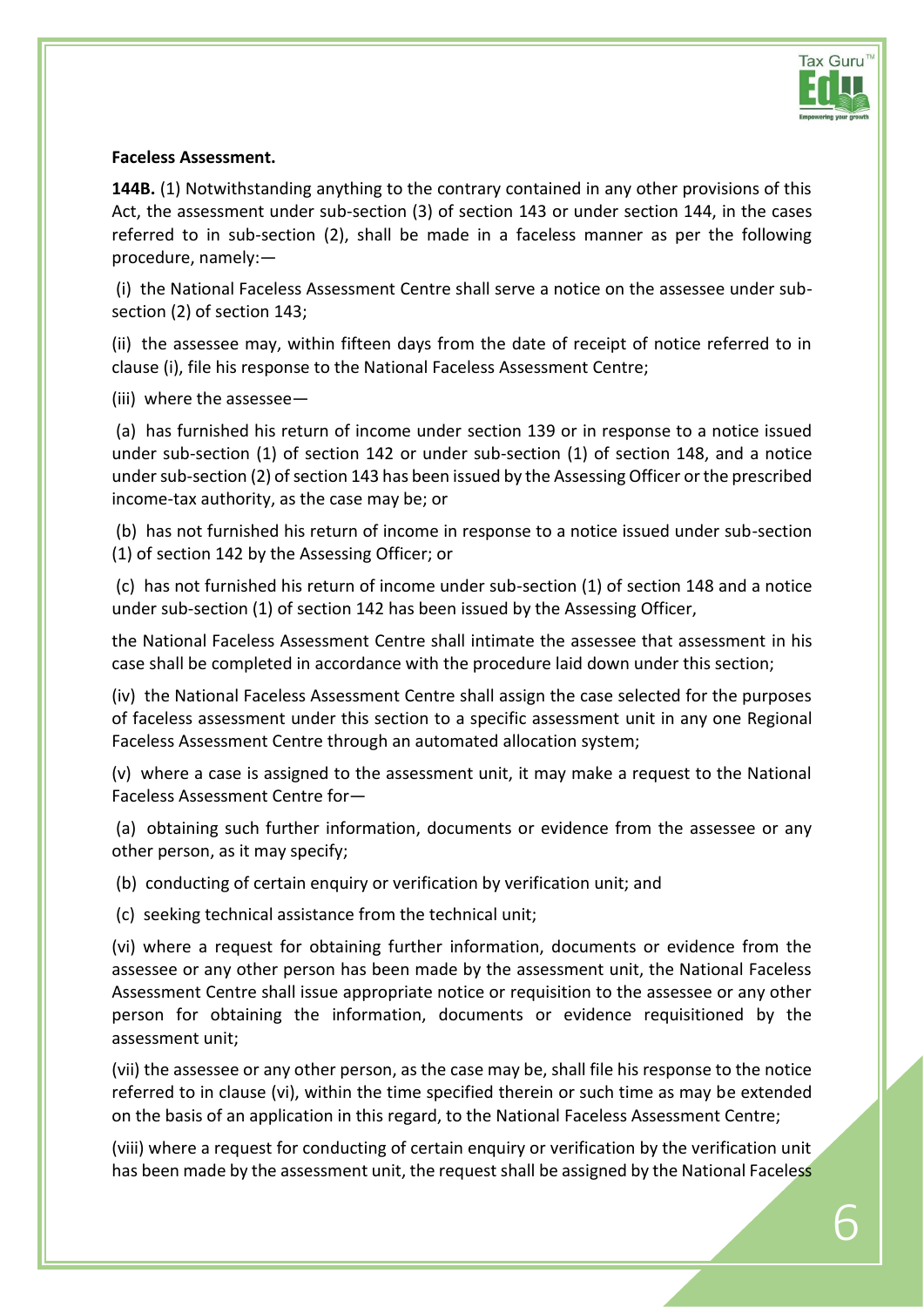

Assessment Centre to a verification unit in any one Regional Faceless Assessment Centre through an automated allocation system;

(ix) where a request for seeking technical assistance from the technical unit has been made by the assessment unit, the request shall be assigned by the National Faceless Assessment Centre to a technical unit in any one Regional Faceless Assessment Centre through an automated allocation system;

(x) the National Faceless Assessment Centre shall send the report received from the verification unit or the technical unit, based on the request referred to in clause (viii) or clause (ix) to the concerned assessment unit;

(xi) where the assessee fails to comply with the notice referred to in clause (vi) or notice issued under sub-section (1) of [section 142](javascript:ShowMainContent() or with a direction issued under sub-section (2A) of [section 142,](javascript:ShowMainContent() the National Faceless Assessment Centre shall serve upon such assessee a notice unde[r section 144](javascript:ShowMainContent() giving him an opportunity to show-cause, on a date and time to be specified in the notice, why the assessment in his case should not be completed to the best of its judgment;

(xii) the assessee shall, within the time specified in the notice referred to in clause (xi) or such time as may be extended on the basis of an application in this regard, file his response to the National Faceless Assessment Centre;

(xiii) where the assessee fails to file response to the notice referred to in clause (xi) within the time specified therein or within the extended time, if any, the National Faceless Assessment Centre shall intimate such failure to the assessment unit;

(xiv) the assessment unit shall, after taking into account all the relevant material available on the record make in writing, a draft assessment order or, in a case where intimation referred to in clause (xiii) is received from the National Faceless Assessment Centre, make in writing, a draft assessment order to the best of its judgment, either accepting the income or sum payable by, or sum refundable to, the assessee as per his return or making variation to the said income or sum, and send a copy of such order to the National Faceless Assessment Centre;

(xv) the assessment unit shall, while making draft assessment order, provide details of the penalty proceedings to be initiated therein, if any;

(xvi) the National Faceless Assessment Centre shall examine the draft assessment order in accordance with the risk management strategy specified by the Board, including by way of an automated examination tool, whereupon it may decide to—

(a) finalise the assessment, in case no variation prejudicial to the interest of assessee is proposed, as per the draft assessment order and serve a copy of such order and notice for initiating penalty proceedings, if any, to the assessee, along with the demand notice, specifying the sum payable by, or refund of any amount due to, the assessee on the basis of such assessment; or

(b) provide an opportunity to the assessee, in case any variation prejudicial to the interest of assessee is proposed, by serving a notice calling upon him to show cause as to why the proposed variation should not be made; or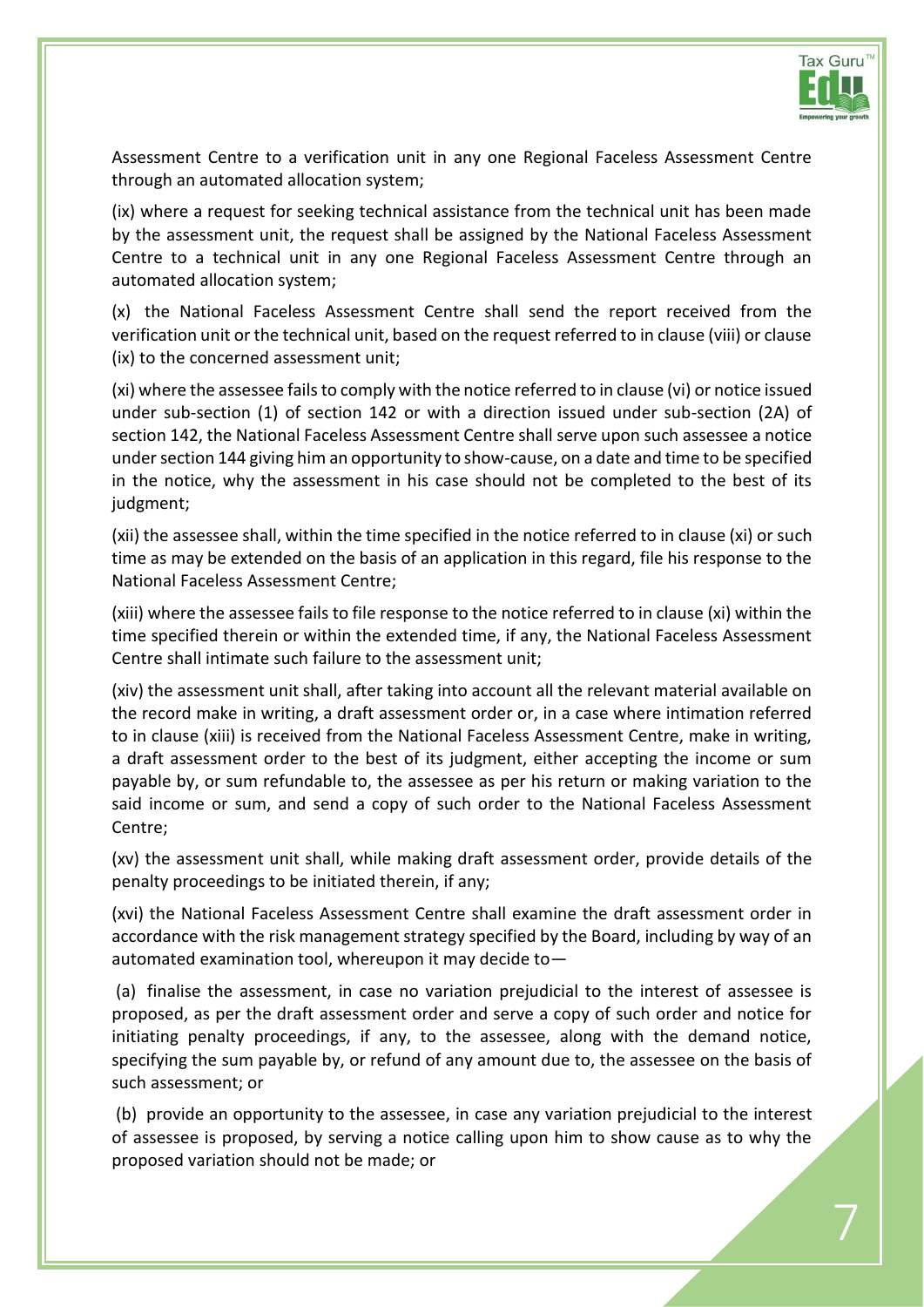

(c) assign the draft assessment order to a review unit in any one Regional Faceless Assessment Centre, through an automated allocation system, for conducting review of such order;

(xvii) the review unit shall conduct review of the draft assessment order referred to it by the National Faceless Assessment Centre whereupon it may decide to—

(a) concur with the draft assessment order and intimate the National Faceless Assessment Centre about such concurrence; or

(b) suggest such variation, as it may deem fit, in the draft assessment order and send its suggestions to the National Faceless Assessment Centre;

(xviii) the National Faceless Assessment Centre shall, upon receiving concurrence of the review unit, follow the procedure laid down in—

- (a) sub-clause (a) of clause (xvi); or
- (b) sub-clause (b) of clause (xvi);

(xix) the National Faceless Assessment Centre shall, upon receiving suggestions for variation from the review unit, assign the case to an assessment unit, other than the assessment unit which has made the draft assessment order, through an automated allocation system;

(xx) the assessment unit shall, after considering the variations suggested by the review unit, send the final draft assessment order to the National Faceless Assessment Centre;

(xxi) the National Faceless Assessment Centre shall, upon receiving final draft assessment order follow the procedure laid down in—

(a) sub-clause (a) of clause (xvi); or

(b) sub-clause (b) of clause (xvi);

(xxii) the assessee may, in a case where show-cause notice has been served upon him as per the procedure laid down in sub-clause (b) of clause (xvi), furnish his response to the National Faceless Assessment Centre on or before the date and time specified in the notice or within the extended time, if any;

(xxiii) the National Faceless Assessment Centre shall,—

(a) where no response to the show-cause notice is received as per clause (xxii),  $-$ 

(A) in a case where the draft assessment order or the final draft assessment order is in respect of an eligible assessee and proposes to make any variation which is prejudicial to the interest of said assessee, forward the draft assessment order or final draft assessment order to such assessee; or

(B) in any other case, finalise the assessment as per the draft assessment order or the final draft assessment order and serve a copy of such order and notice for initiating penalty proceedings, if any, to the assessee, alongwith the demand notice, specifying the sum payable by, or refund of any amount due to, the assessee on the basis of such assessment;

(b) in any other case, send the response received from the assessee to the assessment unit;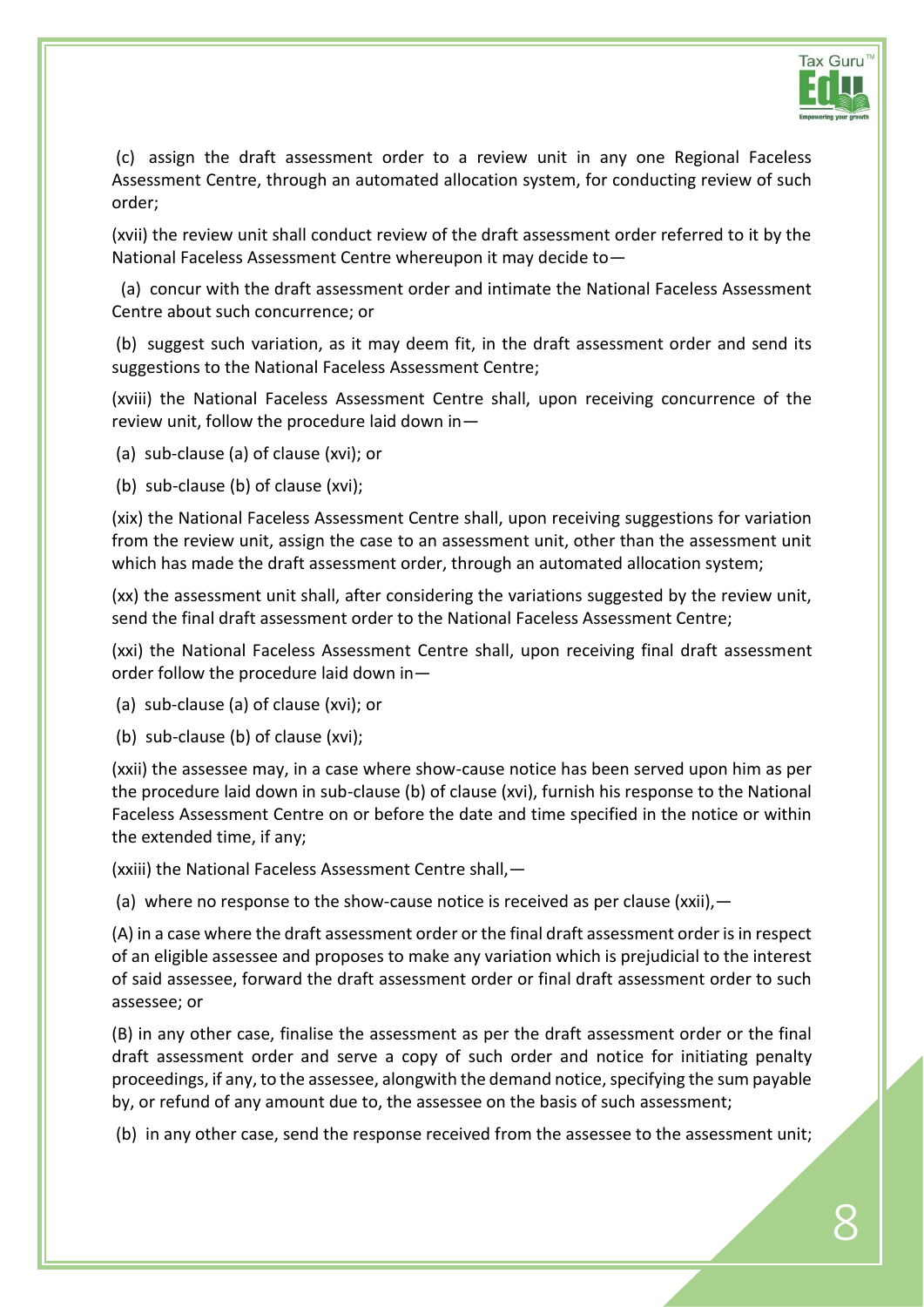

(xxiv) the assessment unit shall, after taking into account the response furnished by the assessee, make a revised draft assessment order and send it to the National Faceless Assessment Centre;

(xxv) the National Faceless Assessment Centre shall, upon receiving the revised draft assessment order,—

(a) in case the variations proposed in the revised draft assessment order are not prejudicial to the interest of the assessee in comparison to the draft assessment order or the final draft assessment order, and—

(A) in case the revised draft assessment order is in respect of an eligible assessee and there is any variation prejudicial to the interest of the assessee proposed in draft assessment order or the final draft assessment order, forward the said revised draft assessment order to such assessee;

(B) in any other case, finalise the assessment as per the revised draft assessment order and serve a copy of such order and notice for initiating penalty proceedings, if any, to the assessee, alongwith the demand notice, specifying the sum payable by, or refund of any amount due to, the assessee on the basis of such assessment;

(b) in case the variations proposed in the revised draft assessment order are prejudicial to the interest of the assessee in comparison to the draft assessment order or the final draft assessment order, provide an opportunity to the assessee, by serving a notice calling upon him to show-cause as to why the proposed variation should not be made;

(xxvi) the procedure laid down in clauses (xxiii), (xxiv) and (xxv) shall apply mutatis mutandis to the notice referred to in sub-clause (b) of clause (xxv);

(xxvii) where the draft assessment order or final draft assessment order or revised draft assessment order is forwarded to the eligible assessee as per item (A) of sub-clause (a) of clause (xxiii) or item (A) of sub-clause (a) of clause (xxv), such assessee shall, within the period specified in sub-section (2) of [section 144C,](javascript:ShowMainContent() file his acceptance of the variations to the National Faceless Assessment Centre;

(xxviii) the National Faceless Assessment Centre shall,—

(a) upon receipt of acceptance as per clause (xxvii); or

(b) if no objections are received from the eligible assessee within the period specified in subsection (2) of [section 144C,](javascript:ShowMainContent()

finalise the assessment within the time allowed under sub-section (4) of [section 144C](javascript:ShowMainContent() and serve a copy of such order and notice for initiating penalty proceedings, if any, to the assessee, alongwith the demand notice, specifying the sum payable by, or refund of any amount due to, the assessee on the basis of such assessment;

(xxix) where the eligible assessee files his objections with the Dispute Resolution Panel, the National Faceless Assessment Centre shall upon receipt of the directions issued by the Dispute Resolution Panel under sub-section (5) of [section 144C,](javascript:ShowMainContent() forward such directions to the concerned assessment unit;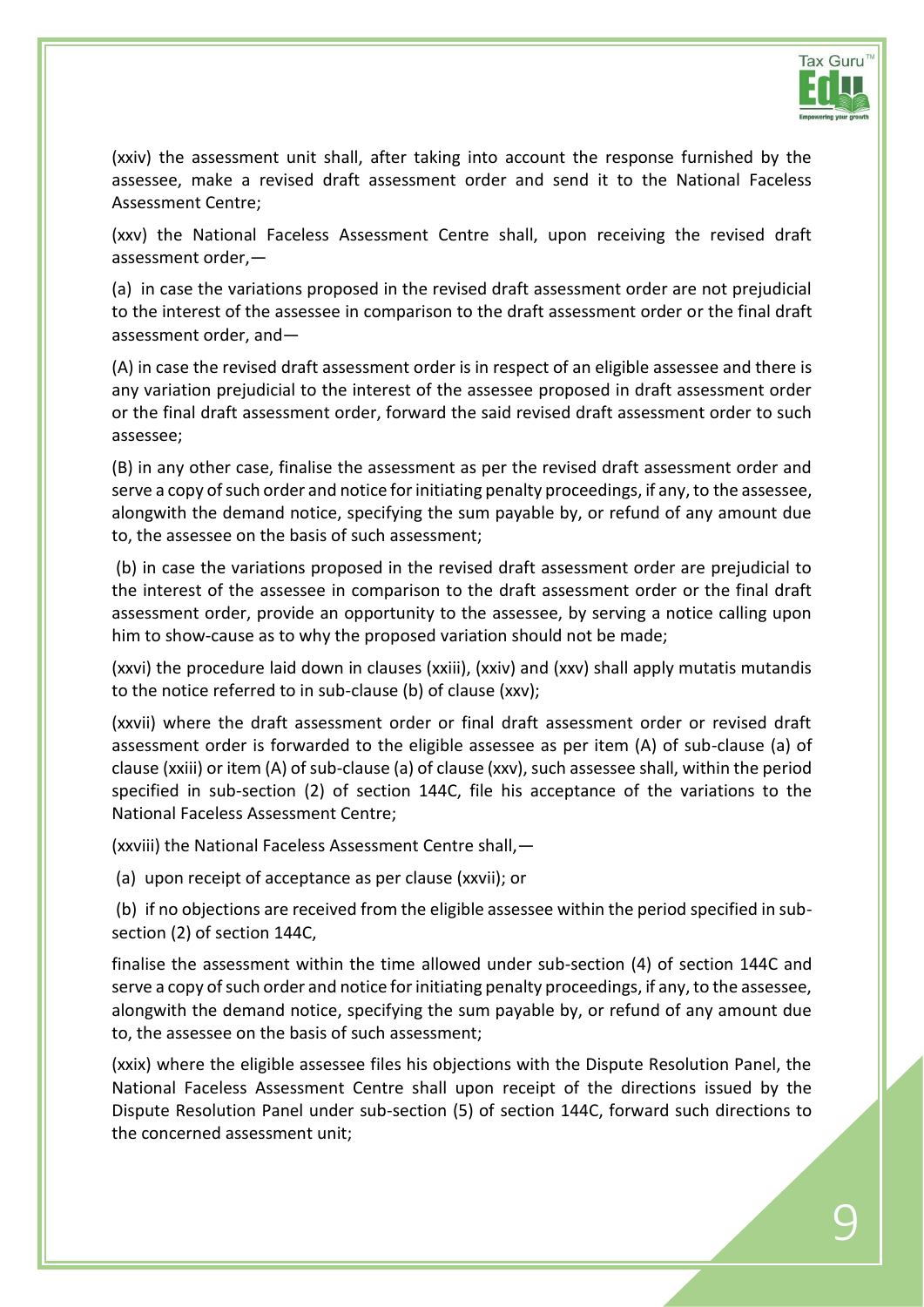

10

(xxx) the assessment unit shall in conformity of the directions issued by the Dispute Resolution Panel under sub-section (5) of [section 144C,](javascript:ShowMainContent() prepare a draft assessment order in accordance with sub-section (13) of [section 144C](javascript:ShowMainContent() and send a copy of such order to the National Faceless Assessment Centre;

(xxxi) the National Faceless Assessment Centre shall, upon receipt of draft assessment order referred to in clause (xxx), finalise the assessment within the time allowed under sub-section (13) of [section 144C](javascript:ShowMainContent() and serve a copy of such order and notice for initiating penalty proceedings, if any, to the assessee, alongwith the demand notice, specifying the sum payable by, or refund of any amount due to, the assessee on the basis of such assessment;

(xxxii) the National Faceless Assessment Centre shall, after completion of assessment, transfer all the electronic records of the case to the Assessing Officer having jurisdiction over the said case for such action as may be required under the Act.

(2) The faceless assessment under sub-section (1) shall be made in respect of such territorial area, or persons or class of persons, or incomes or class of incomes, or cases or class of cases, as may be specified by the Board.

(3) The Board may, for the purposes of faceless assessment, set up the following Centres and units and specify their respective jurisdiction, namely:—

(i) a National Faceless Assessment Centre to facilitate the conduct of faceless assessment proceedings in a centralised manner, which shall be vested with the jurisdiction to make faceless assessment;

(ii) Regional Faceless Assessment Centres, as it may deem necessary, to facilitate the conduct of faceless assessment proceedings in the cadre controlling region of a Principal Chief Commissioner, which shall be vested with the jurisdiction to make faceless assessment;

(iii) assessment units, as it may deem necessary to facilitate the conduct of faceless assessment, to perform the function of making assessment, which includes identification of points or issues material for the determination of any liability (including refund) under the Act, seeking information or clarification on points or issues so identified, analysis of the material furnished by the assessee or any other person, and such other functions as may be required for the purposes of making faceless assessment;

(iv) verification units, as it may deem necessary to facilitate the conduct of faceless assessment, to perform the function of verification, which includes enquiry, cross verification, examination of books of account, examination of witnesses and recording of statements, and such other functions as may be required for the purposes of verification;

(v) technical units, as it may deem necessary to facilitate the conduct of faceless assessment, to perform the function of providing technical assistance which includes any assistance or advice on legal, accounting, forensic, information technology, valuation, transfer pricing, data analytics, management or any other technical matter which may be required in a particular case or a class of cases, under this section; and

(vi) review units, as it may deem necessary to facilitate the conduct of faceless assessment, to perform the function of review of the draft assessment order, which includes checking whether the relevant and material evidence has been brought on record, whether the relevant points of fact and law have been duly incorporated in the draft order, whether the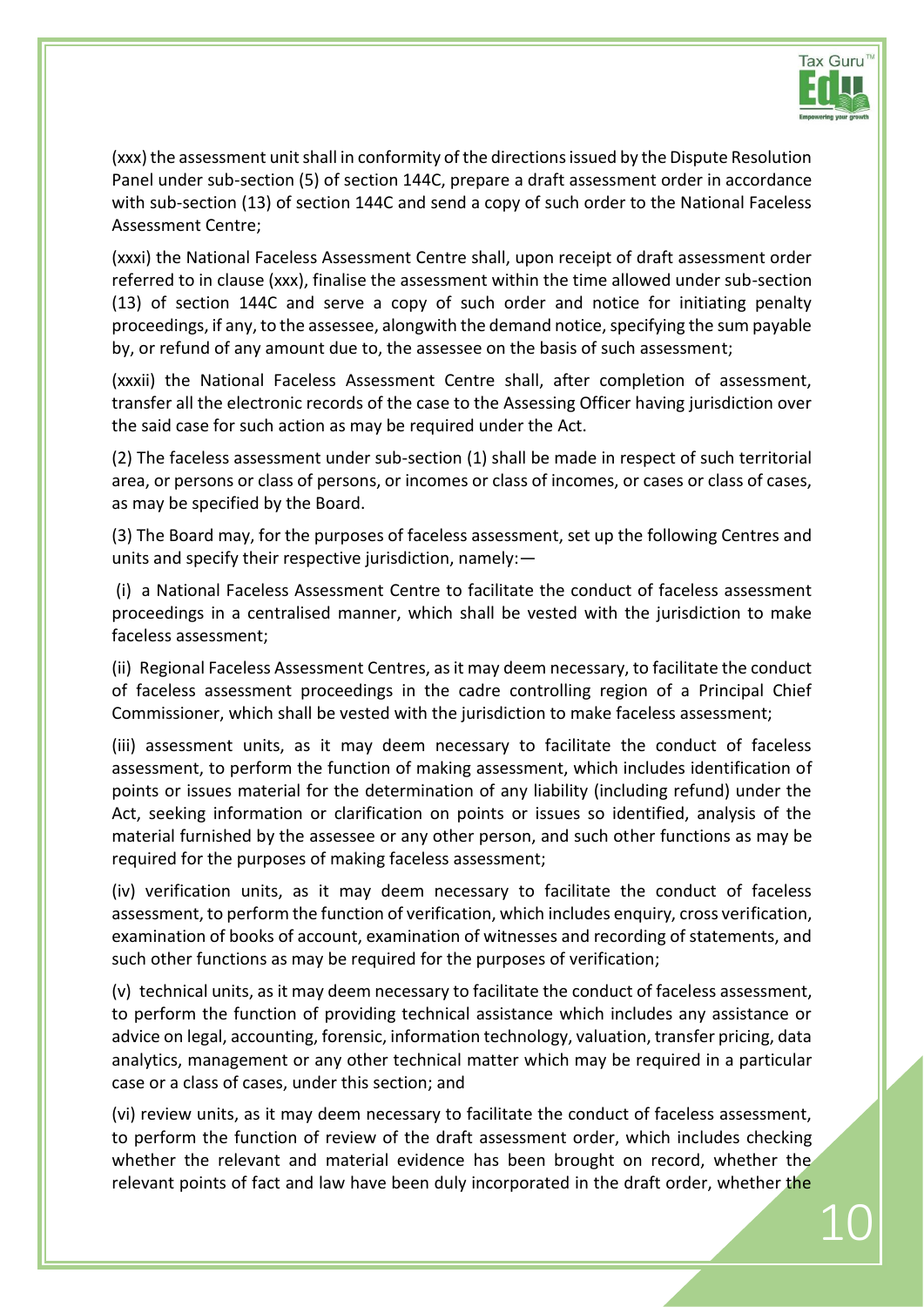

issues on which addition or disallowance should be made have been discussed in the draft order, whether the applicable judicial decisions have been considered and dealt with in the draft order, checking for arithmetical correctness of variations proposed, if any, and such other functions as may be required for the purposes of review.

(4) The assessment unit, verification unit, technical unit and the review unit shall have the following authorities, namely:—

(a) Additional Commissioner or Additional Director or Joint Commissioner or Joint Director, as the case may be;

(b) Deputy Commissioner or Deputy Director or Assistant Commissioner or Assistant Director, or Income-tax Officer, as the case may be;

(c) such other income-tax authority, ministerial staff, executive or consultant, as considered necessary by the Board.

(5) All communication among the assessment unit, review unit, verification unit or technical unit or with the assessee or any other person with respect to the information or documents or evidence or any other details, as may be necessary for the purposes of making a faceless assessment shall be through the National Faceless Assessment Centre;

(6) All communications between the National Faceless Assessment Centre and the assessee, or his authorised representative, or any other person shall be exchanged exclusively by electronic mode; and all internal communications between the National Faceless Assessment Centre, Regional Faceless Assessment Centres and various units shall be exchanged exclusively by electronic mode:

**Provided** that the provisions of this sub-section shall not apply to the enquiry or verification conducted by the verification unit in the circumstances referred to in sub-clause (g) of clause (xii) of sub-section (7);

(7) For the purposes of faceless assessment—

(i) an electronic record shall be authenticated by-

(a) the National Faceless Assessment Centre by affixing its digital signature;

(b) assessee or any other person, by affixing his digital signature if he is required to furnish his return of income under digital signature, and in any other case, by affixing his digital signature or under electronic verification code in the prescribed manner;

(ii) every notice or order or any other electronic communication shall be delivered to the addressee, being the assessee, by way of—

(a) placing an authenticated copy thereof in the assessee's registered account; or

(b) sending an authenticated copy thereof to the registered email address of the assessee or his authorised representative; or

(c) uploading an authenticated copy on the assessee's Mobile App,

and followed by a real time alert;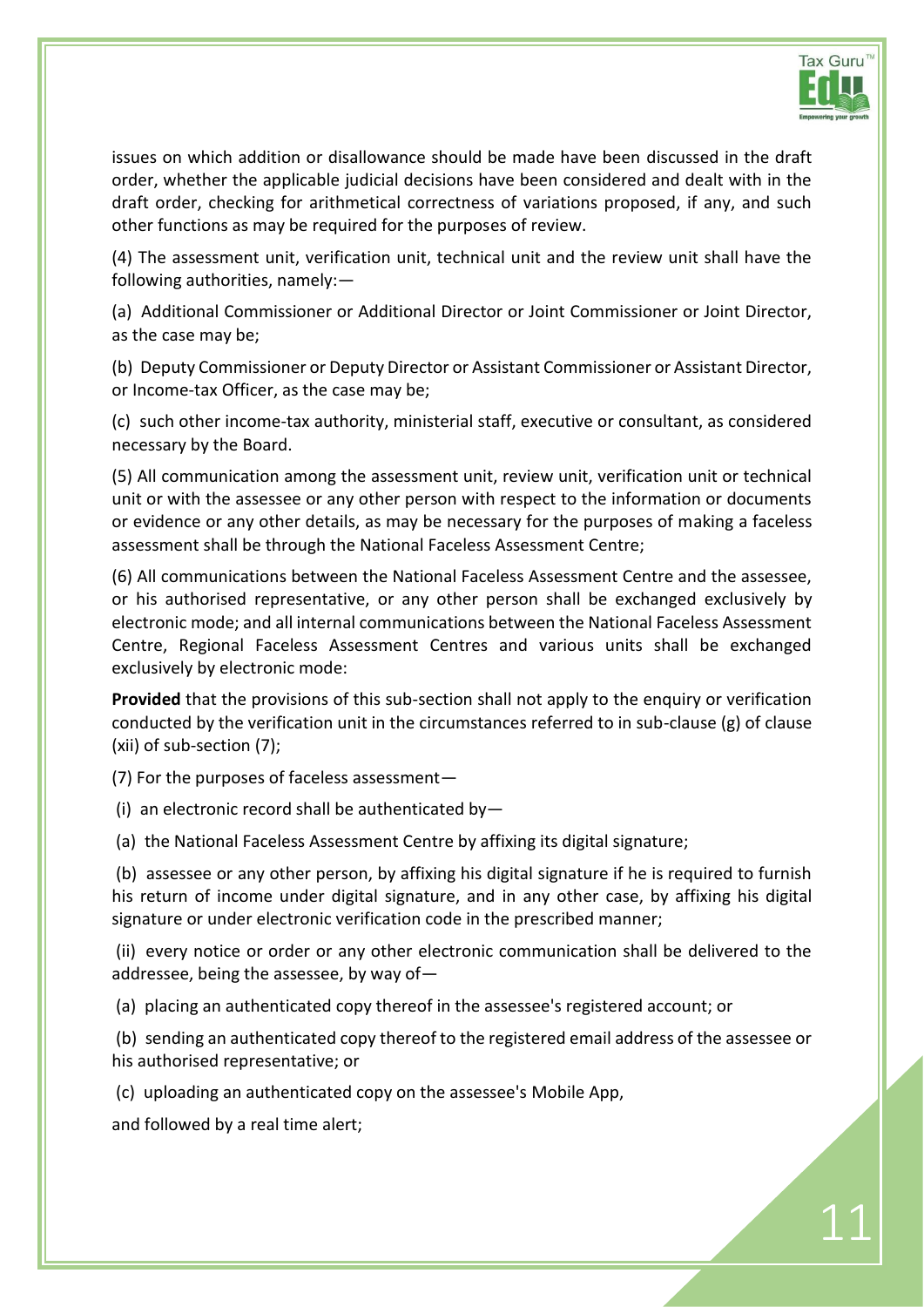

(iii) every notice or order or any other electronic communication shall be delivered to the addressee, being any other person, by sending an authenticated copy thereof to the registered email address of such person, followed by a real time alert;

(iv) the assessee shall file his response to any notice or order or any other electronic communication, through his registered account, and once an acknowledgement is sent by the National Faceless Assessment Centre containing the hash result generated upon successful submission of response, the response shall be deemed to be authenticated;

(v) the time and place of dispatch and receipt of electronic record shall be determined in accordance with the provisions of section 13 of the Information Technology Act, 2000 (21 of 2000);

(vi) a person shall not be required to appear either personally or through authorised representative in connection with any proceedings before the income-tax authority at the National Faceless Assessment Centre or Regional Faceless Assessment Centre or any unit set up under this sub-section;

(vii) in a case where a variation is proposed in the draft assessment order or final draft assessment order or revised draft assessment order, and an opportunity is provided to the assessee by serving a notice calling upon him to show cause as to why the assessment should not be completed as per the such draft or final draft or revised draft assessment order, the assessee or his authorised representative, as the case may be, may request for personal hearing so as to make his oral submissions or present his case before the income-tax authority in any unit;

(viii) the Chief Commissioner or the Director General, in charge of the Regional Faceless Assessment Centre, under which the concerned unit is set up, may approve the request for personal hearing referred to in clause (vii) if he is of the opinion that the request is covered by the circumstances referred to in sub-clause (h) of clause (xii);

(ix) where the request for personal hearing has been approved by the Chief Commissioner or the Director General, in charge of the Regional Faceless Assessment Centre, such hearing shall be conducted exclusively through video conferencing or video telephony, including use of any telecommunication application software which supports video conferencing or video telephony, in accordance with the procedure laid down by the Board;

(x) subject to the proviso to sub-section (6), any examination or recording of the statement of the assessee or any other person (other than statement recorded in the course of survey under [section 133A](javascript:ShowMainContent() of the Act) shall be conducted by an income-tax authority in any unit, exclusively through video conferencing or video telephony, including use of any telecommunication application software which supports video conferencing or video telephony in accordance with the procedure laid down by the Board;

(xi) the Board shall establish suitable facilities for video conferencing or video telephony including telecommunication application software which supports video conferencing or video telephony at such locations as may be necessary, so as to ensure that the assessee, or his authorised representative, or any other person is not denied the benefit of faceless assessment merely on the consideration that such assessee or his authorised representative, or any other person does not have access to video conferencing or video telephony at his end;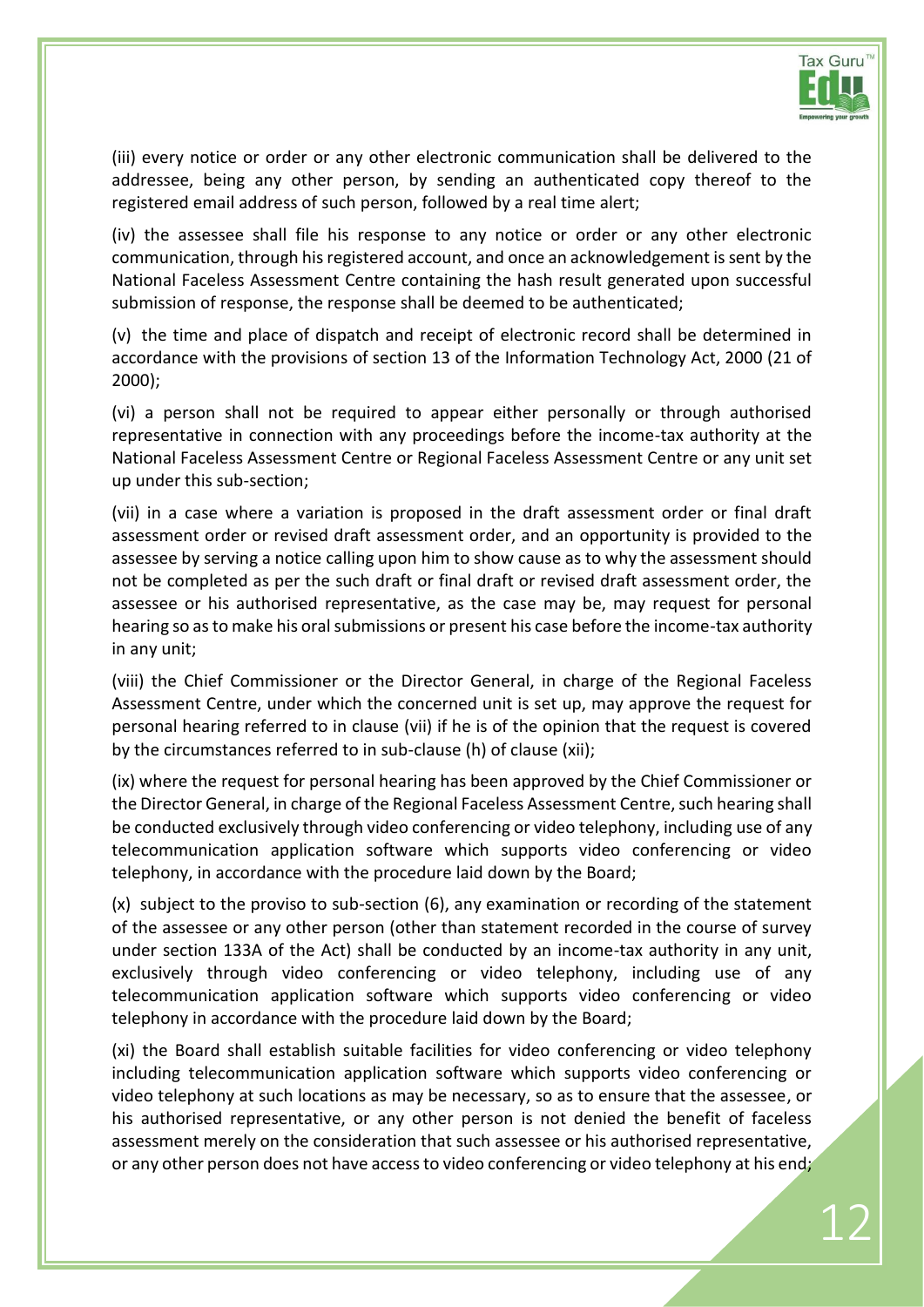

(xii) the Principal Chief Commissioner or the Principal Director General, in charge of the National Faceless Assessment Centre shall, with the prior approval of the Board, lay down the standards, procedures and processes for effective functioning of the National Faceless Assessment Centre, Regional Faceless Assessment Centres and the unit set up, in an automated and mechanised environment, including format, mode, procedure and processes in respect of the following, namely:—

(a) service of the notice, order or any other communication;

(b) receipt of any information or documents from the person in response to the notice, order or any other communication;

(c) issue of acknowledgement of the response furnished by the person;

(d) provision of "e-proceeding" facility including login account facility, tracking status of assessment, display of relevant details, and facility of download;

(e) accessing, verification and authentication of information and response including documents submitted during the assessment proceedings;

(f) receipt, storage and retrieval of information or documents in a centralised manner;

(g) circumstances in which proviso to sub-section (6) shall apply;

(h) circumstances in which personal hearing referred to clause (viii) shall be approved;

(i) general administration and grievance redressal mechanism in the respective Centres and units.

(8) Notwithstanding anything contained in sub-section (1) or sub-section (2), the Principal Chief Commissioner or the Principal Director General in charge of National Faceless Assessment Centre may at any stage of the assessment, if considered necessary, transfer the case to the Assessing Officer having jurisdiction over such case, with the prior approval of the Board.

(9) Notwithstanding anything contained in any other provision of this Act, assessment made under sub-section (3) of [section 143](javascript:ShowMainContent() or under [section 144](javascript:ShowMainContent() in the cases referred to in subsection (2) [other than the cases transferred under sub-section (8)], on or after the 1st day of April, 2021, shall be non est if such assessment is not made in accordance with the procedure laid down under this section.

[91](javascript:ShowFootnote()**[**(10) Notwithstanding anything contained in this section, the function of verification unit under this section may also be performed by a verification unit located in any other faceless center set up under the provisions of this Act or under any scheme notified under the provisions of this Act; and the request for verification may also be assigned by the National Faceless Assessment Centre to such verification unit.**]**

Explanation.—In this section, unless the context otherwise requires—

(a) "addressee" shall have the same meaning as assigned to it in clause (b) of sub-section (1) of section 2 of the Information Technology Act, 2000 (21 of 2000);

(b) "authorised representative" shall have the same meaning as assigned to it in sub-section (2) of [section 288;](javascript:ShowMainContent()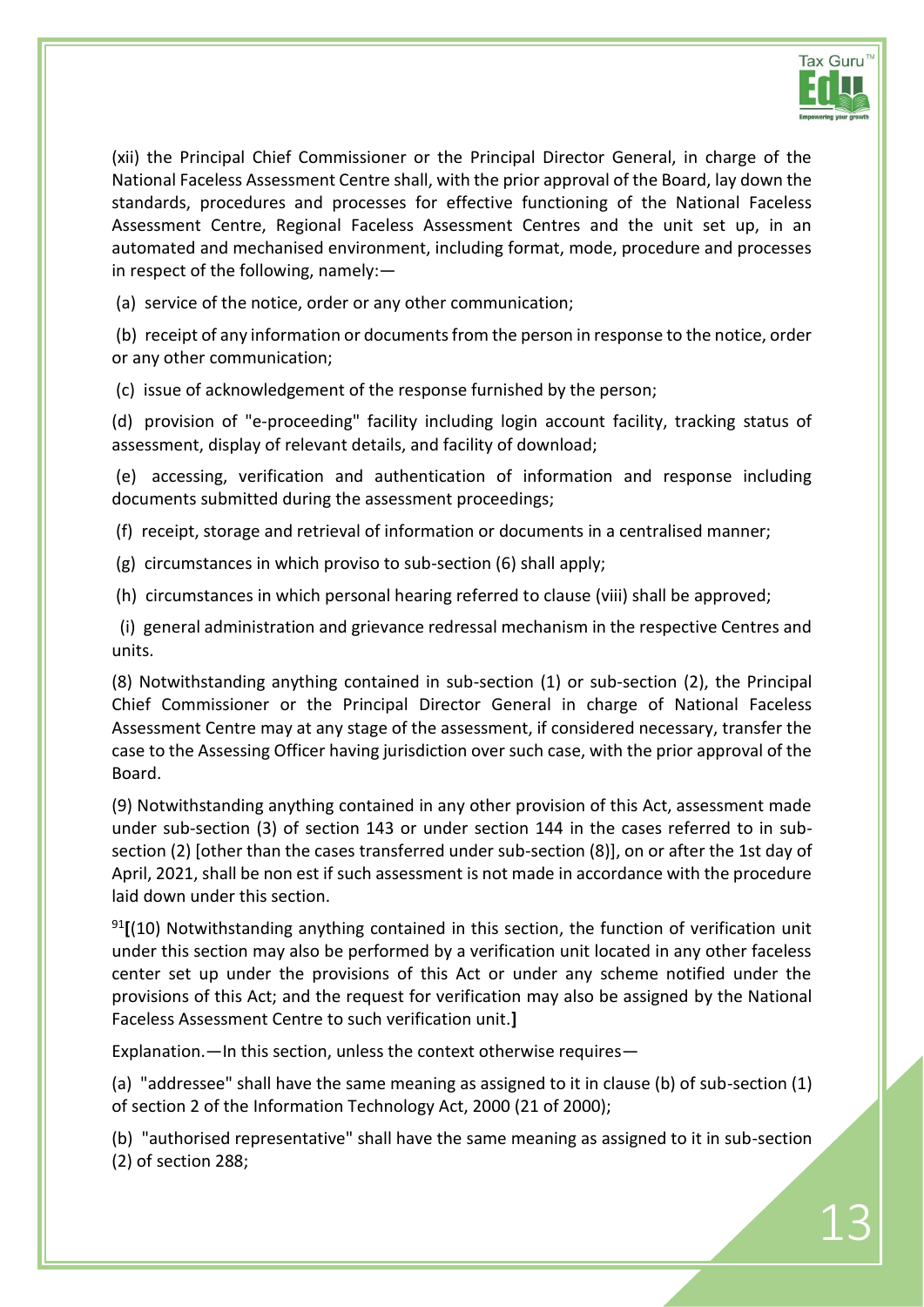

(c) "automated allocation system" means an algorithm for randomised allocation of cases, by using suitable technological tools, including artificial intelligence and machine learning, with a view to optimise the use of resources;

(d) "automated examination tool" means an algorithm for standardised examination of draft orders, by using suitable technological tools, including artificial intelligence and machine learning, with a view to reduce the scope of discretion;

(e) "computer resource" shall have the same meaning as assigned to it in clause (k) of subsection (1) of section 2 of the Information Technology Act, 2000 (21 of 2000);

(f) "computer system" shall have the same meaning as assigned to it in clause (l) of subsection (1) of section 2 of the Information Technology Act, 2000 (21 of 2000);

(g) "computer resource of assessee" shall include assessee's registered account in designated portal of the Income-tax Department, the Mobile App linked to the registered mobile number of the assessee, or the registered email address of the assessee with his email service provider;

(h) "digital signature" shall have the same meaning as assigned to it in clause (p) of subsection (1) of section 2 of the Information Technology Act, 2000 (21 of 2000);

(i) "designated portal" means the web portal designated as such by the Principal Chief Commissioner or the Principal Director General, in charge of the National Faceless Assessment Centre;

(j) "Dispute Resolution Panel" shall have the same meaning as assigned to it in clause (a) of sub-section (15) o[f section 144C;](javascript:ShowMainContent()

(k) "faceless assessment" means the assessment proceedings conducted electronically in 'e-Proceeding' facility through assessee's registered account in designated portal;

(l) "electronic record" shall have the same meaning as assigned to it in clause (t) of subsection (1) of section 2 of the Information Technology Act, 2000 (21 of 2000);

(m) "eligible assessee" shall have the same meaning as assigned to in clause (b) of sub-section (15) of [section 144C;](javascript:ShowMainContent()

(n) "email" or "electronic mail" and "electronic mail message" means a message or information created or transmitted or received on a computer, computer system, computer resource or communication device including attachments in text, image, audio, video and any other electronic record, which may be transmitted with the message;

(o) "hash function" and "hash result" shall have the same meaning as assigned to them in the Explanation to sub-section (2) of section 3 of the Information Technology Act, 2000 (21 of 2000);

(p) "Mobile app" shall mean the application software of the Income-tax Department developed for mobile devices which is downloaded and installed on the registered mobile number of the assessee;

(q) "originator" shall have the same meaning as assigned to it in clause (za) of sub-section (1) of section 2 of the Information Technology Act, 2000 (21 of 2000);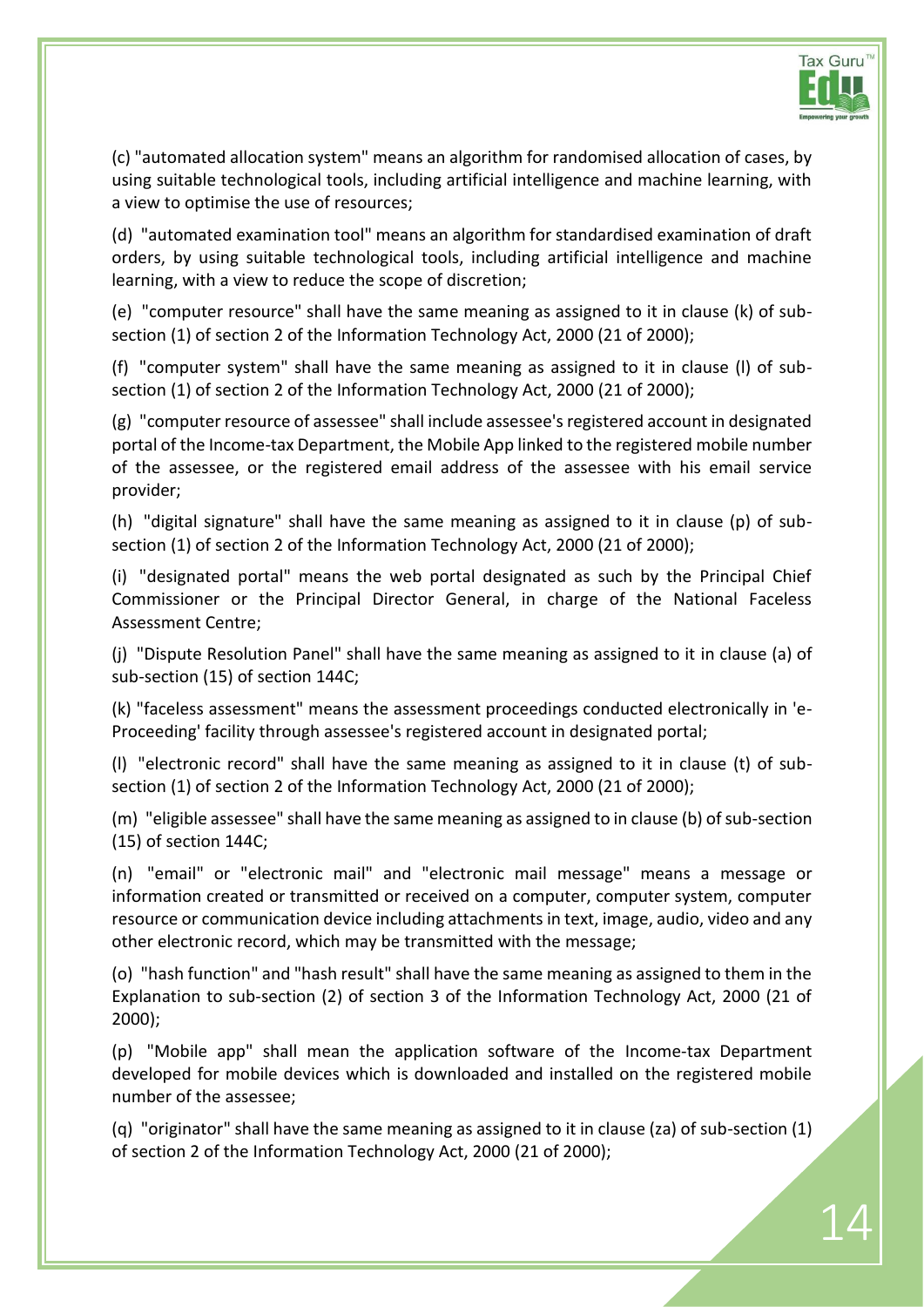

15

(r) "real time alert" means any communication sent to the assessee, by way of Short Messaging Service on his registered mobile number, or by way of update on his Mobile App, or by way of an email at his registered email address, so as to alert him regarding delivery of an electronic communication;

(s) "registered account" of the assessee means the electronic filing account registered by the assessee in designated portal;

(t) "registered e-mail address" means the e-mail address at which an electronic communication may be delivered or transmitted to the addressee, including—

(i) the e-mail address available in the electronic filing account of the addressee registered in designated portal; or

(ii) the e-mail address available in the last income-tax return furnished by the addressee; or

(iii) the e-mail address available in the Permanent Account Number database relating to the addressee; or

(iv) in the case of addressee being an individual who possesses the Aadhaar number, the email address of addressee available in the database of Unique Identification Authority of India; or

(v) in the case of addressee being a company, the e-mail address of the company as available on the official website of Ministry of Corporate Affairs; or

(vi) any e-mail address made available by the addressee to the income-tax authority or any person authorised by such authority;

(u) "registered mobile number" of the assessee means the mobile number of the assessee, or his authorised representative, appearing in the user profile of the electronic filing account registered by the assessee in designated portal;

(v) "video conferencing or video telephony" means the technological solutions for the reception and transmission of audio-video signals by users at different locations, for communication between people in real-time.]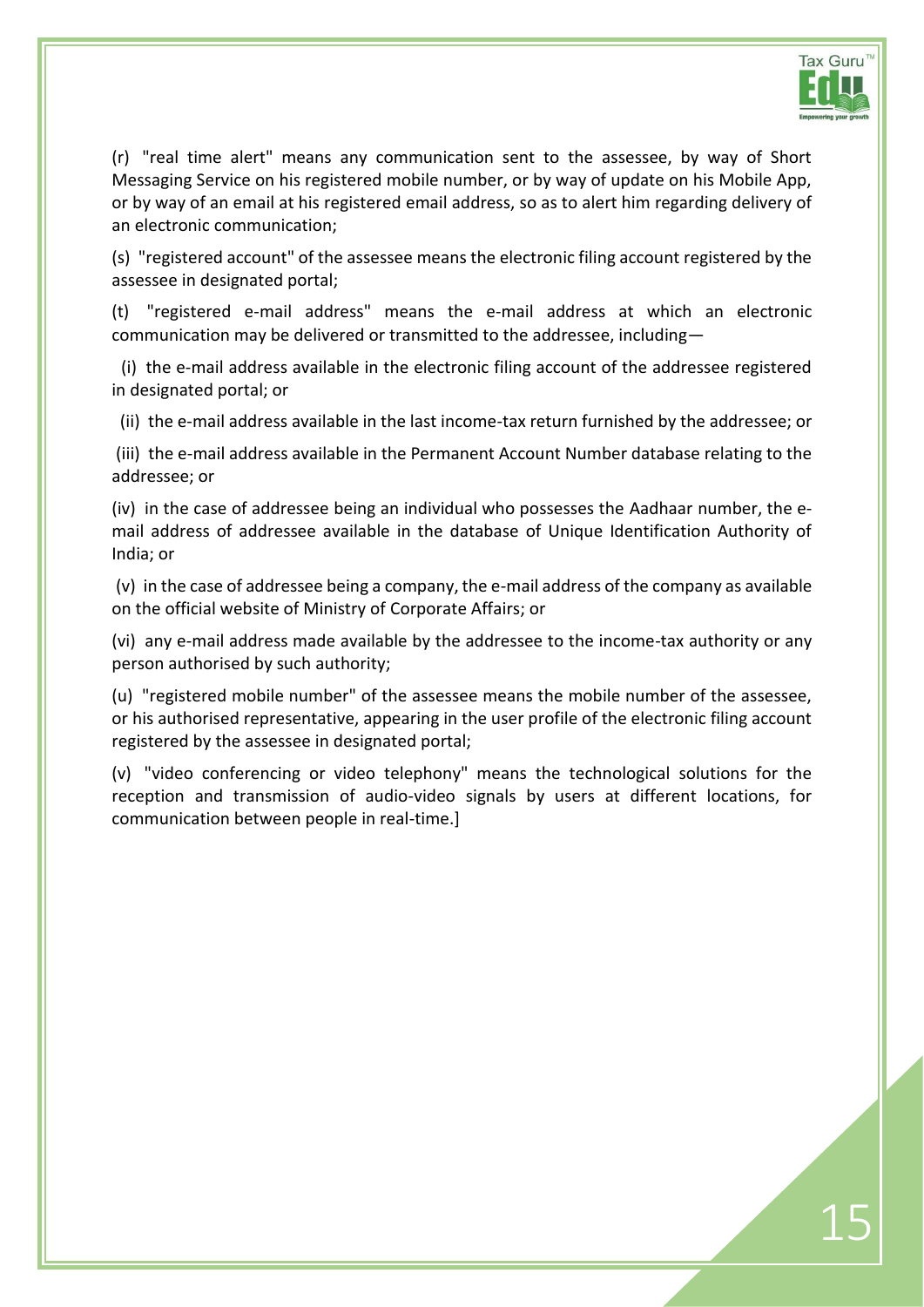

### **Income escaping assessment.**

**147.** If any income chargeable to tax, in the case of an assessee, has escaped assessment for any assessment year, the Assessing Officer may, subject to the provisions of [sections 148](javascript:ShowMainContent() to [153,](javascript:ShowMainContent() assess or reassess such income or recompute the loss or the depreciation allowance or any other allowance or deduction for such assessment year (hereafter in this section and i[n](javascript:ShowMainContent() [sections 148](javascript:ShowMainContent() t[o 153](javascript:ShowMainContent() referred to as the relevant assessment year).

Explanation.—For the purpose of assessment or reassessment or recomputation under this section, the Assessing Officer may assess or reassess the income in respect of any issue, which has escaped assessment, and such issue comes to his notice subsequently in the course of the proceedings under this section, irrespective of the fact that the provisions of [section 148A](javascript:ShowMainContent() have not been complied with.

### **Issue of notice where income has escaped assessment.**

**148.** Before making the assessment, reassessment or recomputation under [section 147,](javascript:ShowMainContent() and subject to the provisions of [section 148A,](javascript:ShowMainContent() the Assessing Officer shall serve on the assessee a notice, along with a copy of the order passed, if required, under clause (d) of [section 148A,](javascript:ShowMainContent() requiring him to furnish within such period, as may be specified in such notice, a return of his income or the income of any other person in respect of which he is assessable under this Act during the previous year corresponding to the relevant assessment year, in the prescribed form and verified in the prescribed manner and setting forth such other particulars as may be prescribed; and the provisions of this Act shall, so far as may be, apply accordingly as if such return were a return required to be furnished under [section 139:](javascript:ShowMainContent()

**Provided** that no notice under this section shall be issued unless there is information with the Assessing Officer which suggests that the income chargeable to tax has escaped assessment in the case of the assessee for the relevant assessment year and the Assessing Officer has obtained prior approval of the specified authority to issue such notice.

Explanation 1.—For the purposes of this section and [section 148A,](javascript:ShowMainContent() the information with the Assessing Officer which suggests that the income chargeable to tax has escaped assessment means,—

(i) any information flagged in the case of the assessee for the relevant assessment year in accordance with the risk management strategy formulated by the Board from time to time;

(ii) any final objection raised by the Comptroller and Auditor General of India to the effect that the assessment in the case of the assessee for the relevant assessment year has not been made in accordance with the provisions of this Act.

Explanation 2.—For the purposes of this section, where,—

(i) a search is initiated under [section 132](javascript:ShowMainContent() or books of account, other documents or any assets are requisitioned under [section 132A,](javascript:ShowMainContent() on or after the 1st day of April, 2021, in the case of the assessee; or

(ii) a survey is conducted under [section 133A,](javascript:ShowMainContent() other than under sub-section (2A) or subsection (5) of that section, on or after the 1st day of April, 2021, in the case of the assessee; or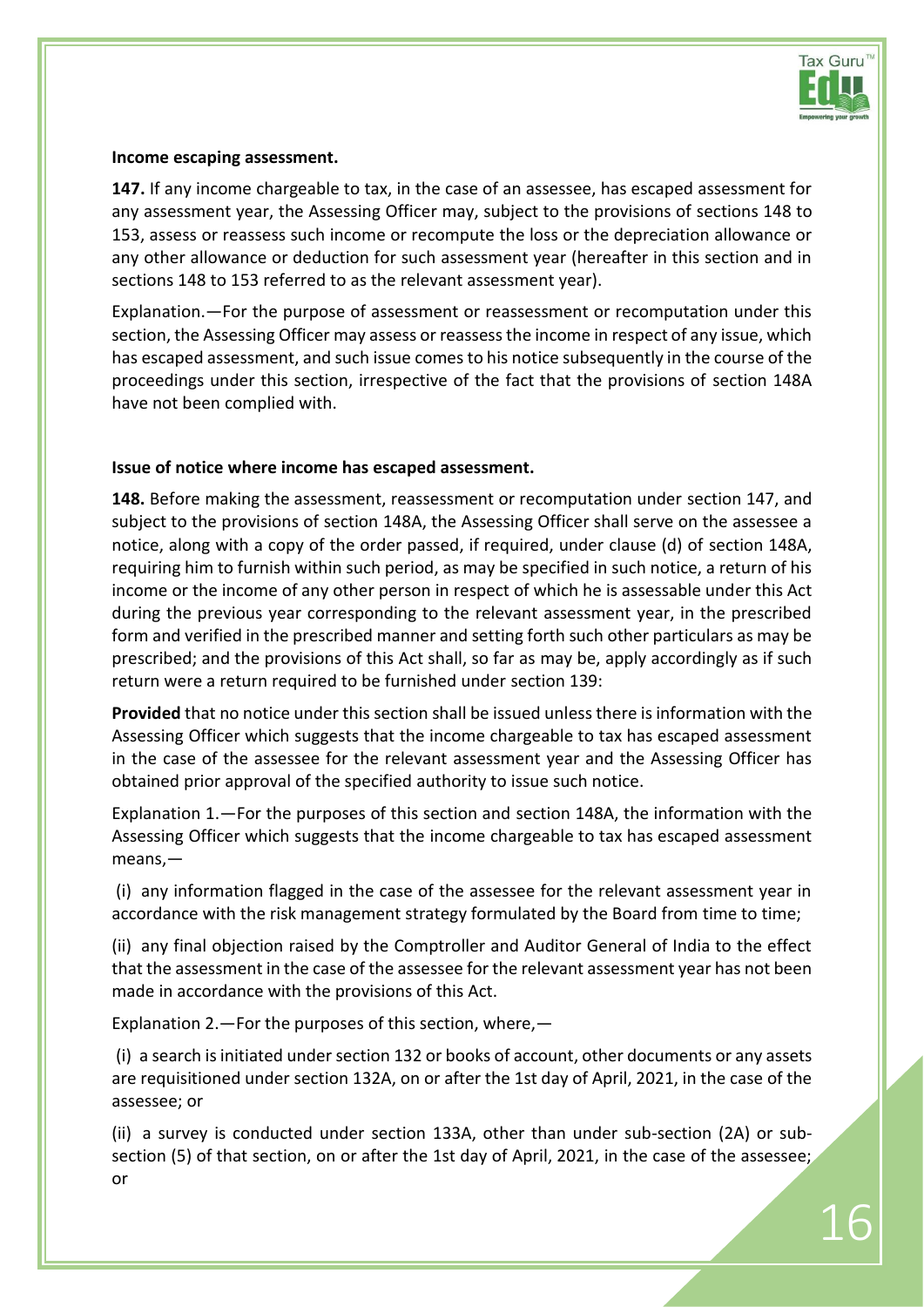

(iii) the Assessing Officer is satisfied, with the prior approval of the Principal Commissioner or Commissioner, that any money, bullion, jewellery or other valuable article or thing, seized or requisitioned under [section 132](javascript:ShowMainContent() or [section 132A](javascript:ShowMainContent() in case of any other person on or after the 1st day of April, 2021, belongs to the assessee; or

(iv) the Assessing Officer is satisfied, with the prior approval of Principal Commissioner or Commissioner, that any books of account or documents, seized or requisitioned under [section](javascript:ShowMainContent()  [132](javascript:ShowMainContent() o[r section 132A](javascript:ShowMainContent() in case of any other person on or after the 1st day of April, 2021, pertains or pertain to, or any information contained therein, relate to, the assessee,

the Assessing Officer shall be deemed to have information which suggests that the income chargeable to tax has escaped assessment in the case of the assessee for the three assessment years immediately preceding the assessment year relevant to the previous year in which the search is initiated or books of account, other documents or any assets are requisitioned or survey is conducted in the case of the assessee or money, bullion, jewellery or other valuable article or thing or books of account or documents are seized or requisitioned in case of any other person.

Explanation 3.—For the purposes of this section, specified authority means the specified authority referred to in [section 151.](javascript:ShowMainContent()

## **Conducting inquiry, providing opportunity before issue of notice under [section 148.](javascript:ShowMainContent()**

**148A.** The Assessing Officer shall, before issuing any notice under [section 148,](javascript:ShowMainContent()—

(a) conduct any enquiry, if required, with the prior approval of specified authority, with respect to the information which suggests that the income chargeable to tax has escaped assessment;

(b) provide an opportunity of being heard to the assessee, with the prior approval of specified authority, by serving upon him a notice to show cause within such time, as may be specified in the notice, being not less than seven days and but not exceeding thirty days from the date on which such notice is issued, or such time, as may be extended by him on the basis of an application in this behalf, as to why a notice under [section 148](javascript:ShowMainContent() should not be issued on the basis of information which suggests that income chargeable to tax has escaped assessment in his case for the relevant assessment year and results of enquiry conducted, if any, as per clause (a);

(c) consider the reply of assessee furnished, if any, in response to the show-cause notice referred to in clause (b);

(d) decide, on the basis of material available on record including reply of the assessee, whether or not it is a fit case to issue a notice under [section 148,](javascript:ShowMainContent() by passing an order, with the prior approval of specified authority, within one month from the end of the month in which the reply referred to in clause (c) is received by him, or where no such reply is furnished, within one month from the end of the month in which time or extended time allowed to furnish a reply as per clause (b) expires: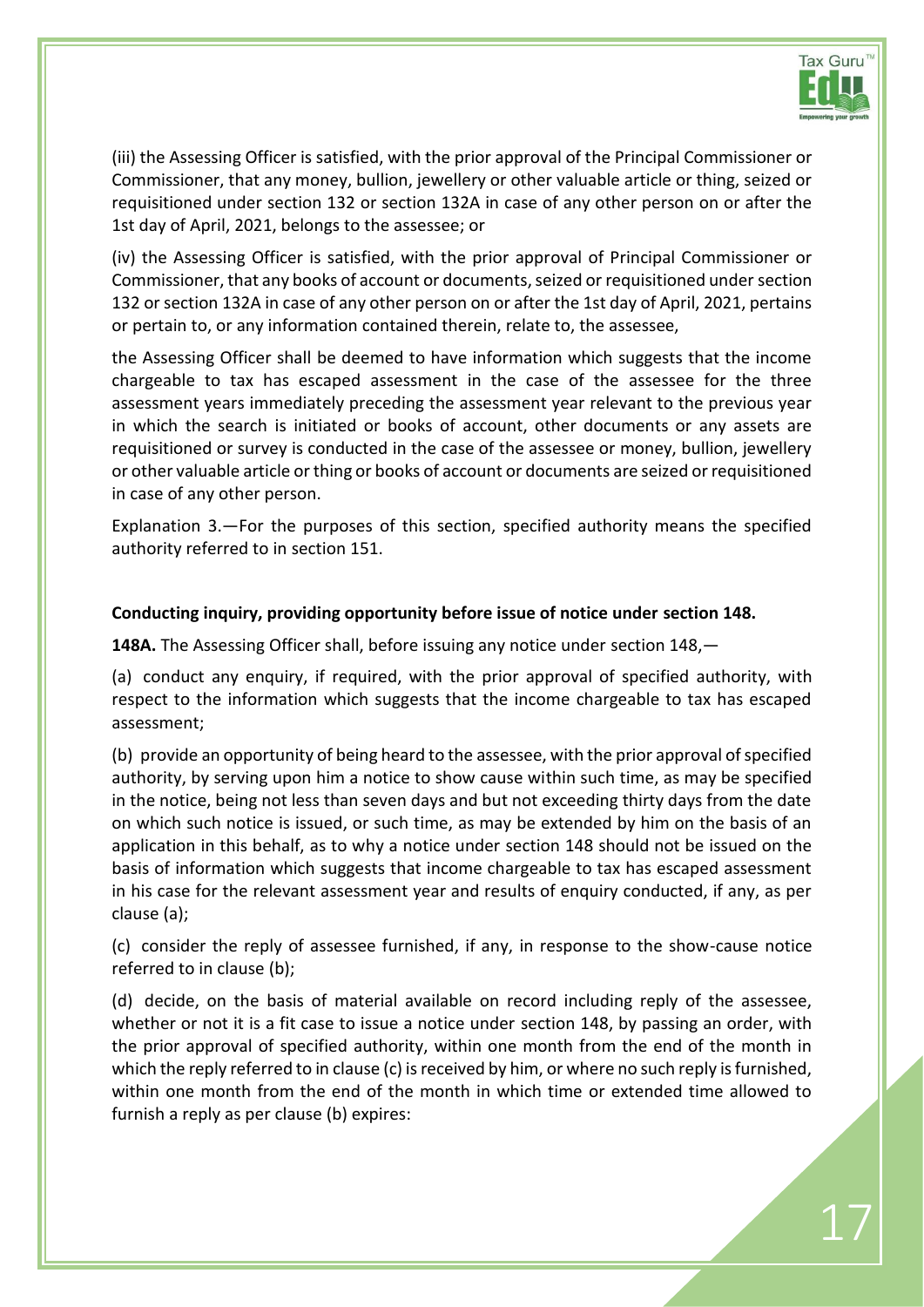

**Provided** that the provisions of this section shall not apply in a case where,—

(a) a search is initiated unde[r section 132](javascript:ShowMainContent() or books of account, other documents or any assets are requisitioned under [section 132A](javascript:ShowMainContent() in the case of the assessee on or after the 1st day of April, 2021; or

(b) the Assessing Officer is satisfied, with the prior approval of the Principal Commissioner or Commissioner that any money, bullion, jewellery or other valuable article or thing, seized in a search under [section 132](javascript:ShowMainContent() or requisitioned under [section 132A,](javascript:ShowMainContent() in the case of any other person on or after the 1st day of April, 2021, belongs to the assessee; or

(c) the Assessing Officer is satisfied, with the prior approval of the Principal Commissioner or Commissioner that any books of account or documents, seized in a search under [section 132](javascript:ShowMainContent() or requisitioned under [section 132A,](javascript:ShowMainContent() in case of any other person on or after the 1st day of April, 2021, pertains or pertain to, or any information contained therein, relate to, the assessee.

Explanation.—For the purposes of this section, specified authority means the specified authority referred to in [section 151.](javascript:ShowMainContent()

### **Time limit for notice.**

**149.** (1) No notice under [section 148](javascript:ShowMainContent() shall be issued for the relevant assessment year,—

(a) if three years have elapsed from the end of the relevant assessment year, unless the case falls under clause (b);

(b) if three years, but not more than ten years, have elapsed from the end of the relevant assessment year unless the Assessing Officer has in his possession books of account or other documents or evidence which reveal that the income chargeable to tax, represented in the form of asset, which has escaped assessment amounts to or is likely to amount to fifty lakh rupees or more for that year:

**Provided** that no notice unde[r section 148](javascript:ShowMainContent() shall be issued at any time in a case for the relevant assessment year beginning on or before 1st day of April, 2021, if such notice could not have been issued at that time on account of being beyond the time limit specified under the provisions of clause (b) of sub-section (1) of this section, as they stood immediately before the commencement of the Finance Act, 2021:

**Provided further** that the provisions of this sub-section shall not apply in a case, where a notice under [section 153A,](javascript:ShowMainContent() or [section 153C](javascript:ShowMainContent() read with [section 153A,](javascript:ShowMainContent() is required to be issued in relation to a search initiated under [section 132](javascript:ShowMainContent() or books of account, other documents or any assets requisitioned under [section 132A,](javascript:ShowMainContent() on or before the 31st day of March, 2021:

**Provided also** that for the purposes of computing the period of limitation as per this section, the time or extended time allowed to the assessee, as per show-cause notice issued under clause (b) of [section 148A](javascript:ShowMainContent() or the period during which the proceeding under [section 148A](javascript:ShowMainContent() is stayed by an order or injunction of any court, shall be excluded:

**Provided also** that where immediately after the exclusion of the period referred to in the immediately preceding proviso, the period of limitation available to the Assessing Officer for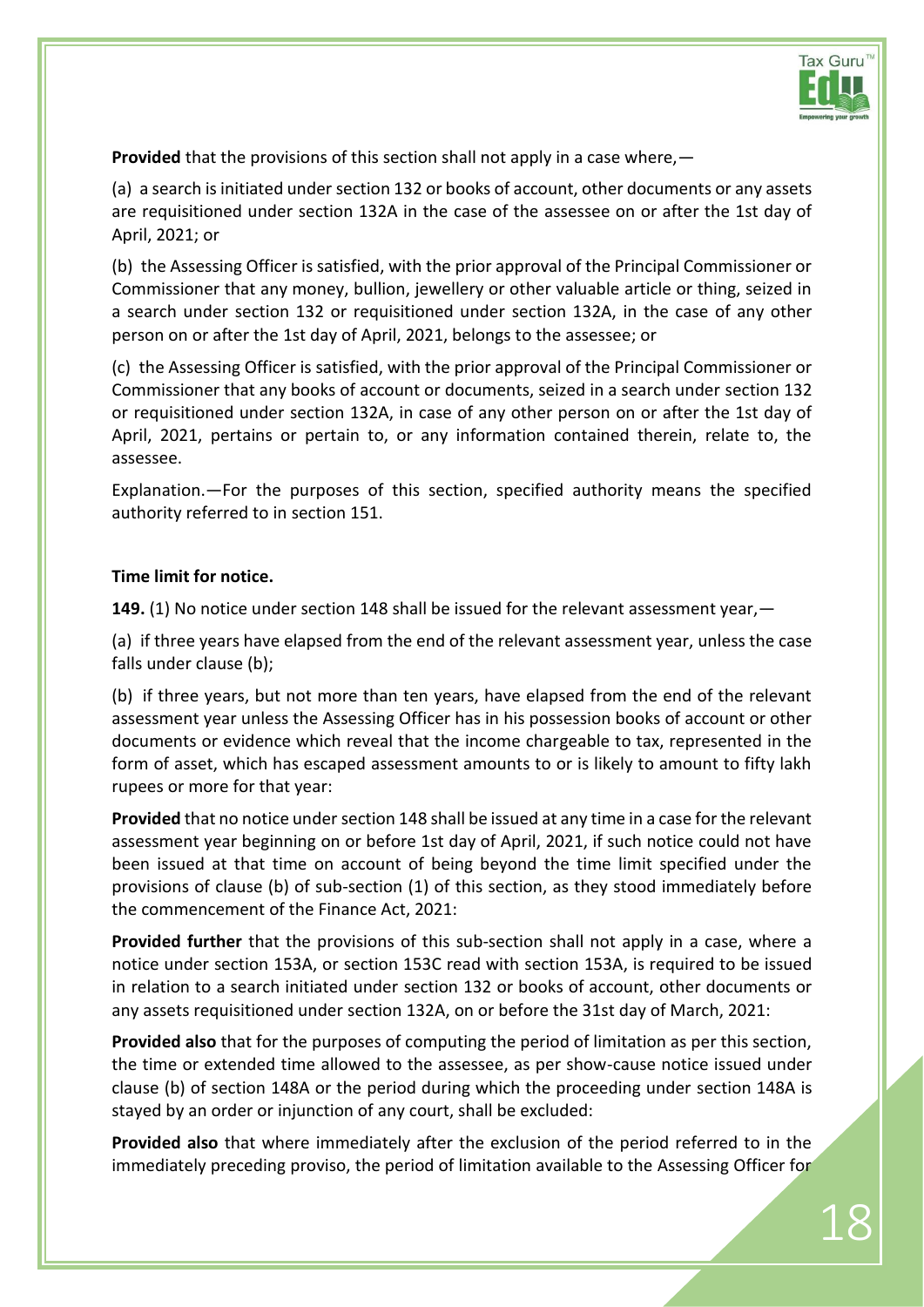

passing an order under clause (d) of [section 148A](javascript:ShowMainContent() is less than seven days, such remaining period shall be extended to seven days and the period of limitation under this sub-section shall be deemed to be extended accordingly.

Explanation.—For the purposes of clause (b) of this sub-section, "asset" shall include immovable property, being land or building or both, shares and securities, loans and advances, deposits in bank account.

(2) The provisions of sub-section (1) as to the issue of notice shall be subject to the provisions o[f section 151.](javascript:ShowMainContent()

### **Sanction for issue of notice.**

**151.** Specified authority for the purposes of [section 148](javascript:ShowMainContent() and [section 148A](javascript:ShowMainContent() shall be,—

(i) Principal Commissioner or Principal Director or Commissioner or Director, if three years or less than three years have elapsed from the end of the relevant assessment year;

(ii) Principal Chief Commissioner or Principal Director General or where there is no Principal Chief Commissioner or Principal Director General, Chief Commissioner or Director General, if more than three years have elapsed from the end of the relevant assessment year.

### **Faceless assessment of income escaping assessment.**

**151A.** (1) The Central Government may make a scheme, by notification in the Official Gazette, for the purposes of assessment, reassessment or re-computation under [section 147](javascript:ShowMainContent() or issuance of notice under [section 148](javascript:ShowMainContent() or conducting of enquiries or issuance of show-cause notice or passing of order under [section 148A](javascript:ShowMainContent() or sanction for issue of such notice under [section 151,](javascript:ShowMainContent() so as to impart greater efficiency, transparency and accountability by—

(a) eliminating the interface between the income-tax authority and the assessee or any other person to the extent technologically feasible;

(b) optimising utilisation of the resources through economies of scale and functional specialisation;

(c) introducing a team-based assessment, reassessment, re-computation or issuance or sanction of notice with dynamic jurisdiction.

(2) The Central Government may, for the purpose of giving effect to the scheme made under sub-section (1), by notification in the Official Gazette, direct that any of the provisions of this Act shall not apply or shall apply with such exceptions, modifications and adaptations as may be specified in the notification:

**Provided** that no direction shall be issued after the 31st day of March, 2022.

(3) Every notification issued under sub-section (1) and sub-section (2) shall, as soon as may be after the notification is issued, be laid before each House of Parliament.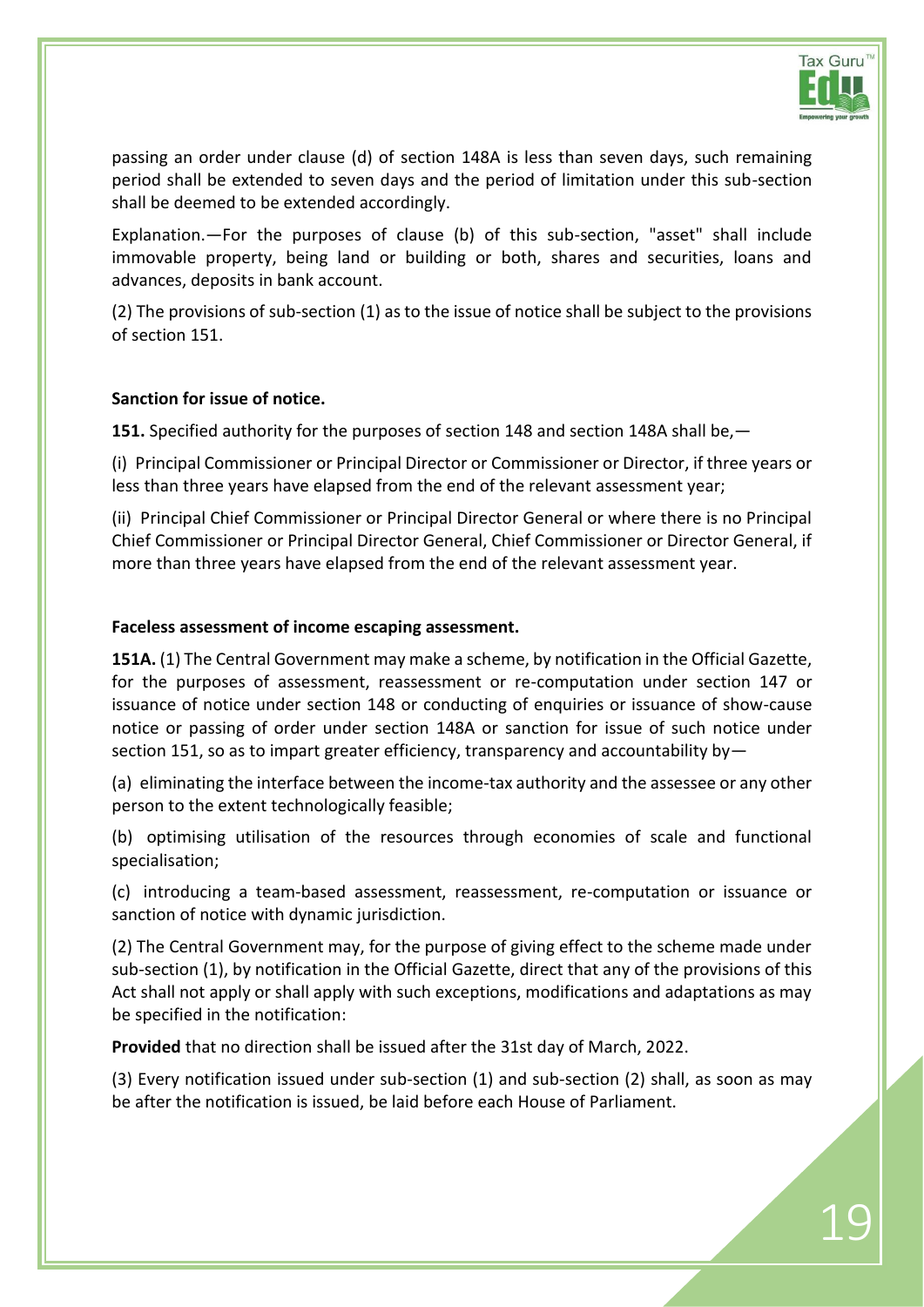

## **Time limit for completion of assessment, reassessment and recomputation.**

**153.** (1) No order of assessment shall be made under [section 143](javascript:ShowMainContent() or [section 144](javascript:ShowMainContent() at any time after the expiry of twenty-one months from the end of the assessment year in which the income was first assessable:

**Provided** that in respect of an order of assessment relating to the assessment year commencing on the 1st day of April, 2018, the provisions of this sub-section shall have effect, as if for the words "twenty-one months", the words "eighteen months" had been substituted:

**Provided further** that in respect of an order of assessment relating to the assessment year commencing on or after the 1st day of April, 2019, the provisions of this sub-section shall have effect, as if for the words "twenty-one months", the words "twelve months" had been substituted:

**Provided also** that in respect of an order of assessment relating to the assessment year commencing on or after the 1st day of April, 2021, the provisions of this sub-section shall have effect, as if for the words "twenty-one months", the words "nine months" had been substituted.

(2) No order of assessment, reassessment or recomputation shall be made under [section 147](javascript:ShowMainContent() after the expiry of nine months from the end of the financial year in which the notice under [section 148](javascript:ShowMainContent() was served:

**Provided** that where the notice under [section 148](javascript:ShowMainContent() is served on or after the 1st day of April, 2019, the provisions of this sub-section shall have effect, as if for the words "nine months", the words "twelve months" had been substituted.

(3) Notwithstanding anything contained in sub-sections (1) and (2), an order of fresh assessment in pursuance of an order unde[r section 254](javascript:ShowMainContent() o[r section 263](javascript:ShowMainContent() or [section 264,](javascript:ShowMainContent() setting aside or cancelling an assessment, may be made at any time before the expiry of nine months from the end of the financial year in which the order under [section 254](javascript:ShowMainContent() is received by the Principal Chief Commissioner or Chief Commissioner or Principal Commissioner or Commissioner or, as the case may be, the order under [section 263](javascript:ShowMainContent() o[r section 264](javascript:ShowMainContent() is passed by the Principal Commissioner or Commissioner:

**Provided** that where the order under [section 254](javascript:ShowMainContent() is received by the Principal Chief Commissioner or Chief Commissioner or Principal Commissioner or Commissioner or, as the case may be, the order under [section 263](javascript:ShowMainContent() or [section 264](javascript:ShowMainContent() is passed by the Principal Commissioner or Commissioner on or after the 1st day of April, 2019, the provisions of this sub-section shall have effect, as if for the words "nine months", the words "twelve months" had been substituted.

(4) Notwithstanding anything contained in sub-sections (1), (2) and (3), where a reference under sub-section (1) of [section 92CA](javascript:ShowMainContent() is made during the course of the proceeding for the assessment or reassessment, the period available for completion of assessment or reassessment, as the case may be, under the said sub-sections (1), (2) and (3) shall be extended by twelve months.

(5) Where effect to an order under [section 250](javascript:ShowMainContent() or [section 254](javascript:ShowMainContent() or [section 260](javascript:ShowMainContent() or [section 262](javascript:ShowMainContent() or [section 263](javascript:ShowMainContent() or [section 264](javascript:ShowMainContent() is to be given by the Assessing Officer, wholly or partly, otherwise than by making a fresh assessment or reassessment, such effect shall be given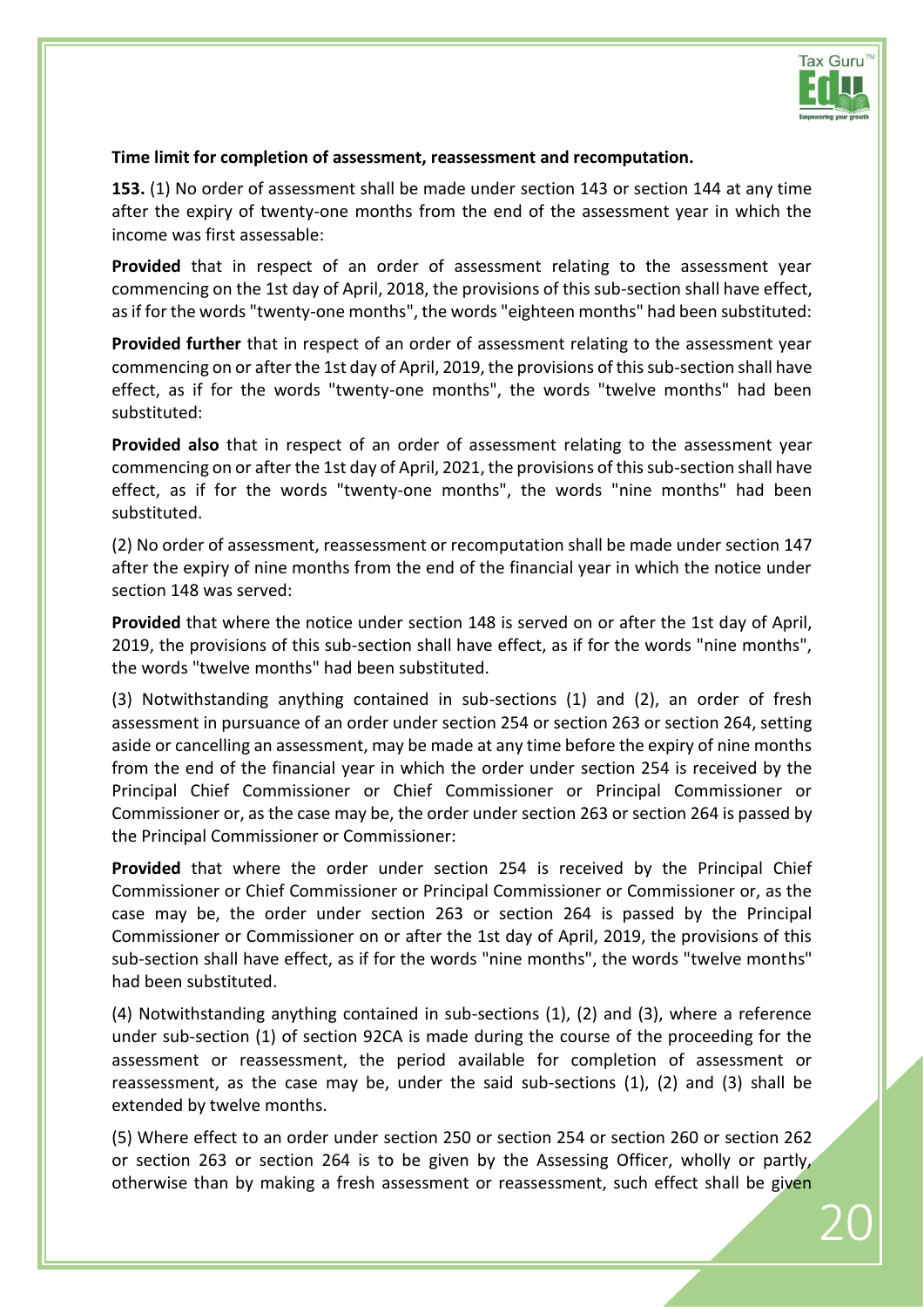

within a period of three months from the end of the month in which order under [section 250](javascript:ShowMainContent() or [section 254](javascript:ShowMainContent() or [section 260](javascript:ShowMainContent() or [section 262](javascript:ShowMainContent() is received by the Principal Chief Commissioner or Chief Commissioner or Principal Commissioner or Commissioner, as the case may be, the order under [section 263](javascript:ShowMainContent() or [section 264](javascript:ShowMainContent() is passed by the Principal Commissioner or Commissioner:

**Provided** that where it is not possible for the Assessing Officer to give effect to such order within the aforesaid period, for reasons beyond his control, the Principal Commissioner or Commissioner on receipt of such request in writing from the Assessing Officer, if satisfied, may allow an additional period of six months to give effect to the order:

**Provided further** that where an order under [section 250](javascript:ShowMainContent() or [section 254](javascript:ShowMainContent() or [section 260](javascript:ShowMainContent() or [section 262](javascript:ShowMainContent() or [section 263](javascript:ShowMainContent() or [section 264](javascript:ShowMainContent() requires verification of any issue by way of submission of any document by the assessee or any other person or where an opportunity of being heard is to be provided to the assessee, the order giving effect to the said order under [section 250](javascript:ShowMainContent() or [section 254](javascript:ShowMainContent() o[r section 260](javascript:ShowMainContent() o[r section 262](javascript:ShowMainContent() or [section 263](javascript:ShowMainContent() or [section 264](javascript:ShowMainContent() shall be made within the time specified in sub-section (3).

(6) Nothing contained in sub-sections (1) and (2) shall apply to the following classes of assessments, reassessments and recomputation which may, subject to the provisions of subsections (3) and (5), be completed—

(i) where the assessment, reassessment or recomputation is made on the assessee or any person in consequence of or to give effect to any finding or direction contained in an order under [section 250,](javascript:ShowMainContent() [section 254,](javascript:ShowMainContent() [section 260,](javascript:ShowMainContent() [section 262,](javascript:ShowMainContent() [section 263,](javascript:ShowMainContent() or [section 264](javascript:ShowMainContent() or in an order of any court in a proceeding otherwise than by way of appeal or reference under this Act, on or before the expiry of twelve months from the end of the month in which such order is received or passed by the Principal Commissioner or Commissioner, as the case may be; or

(ii) where, in the case of a firm, an assessment is made on a partner of the firm in consequence of an assessment made on the firm under [section 147,](javascript:ShowMainContent() on or before the expiry of twelve months from the end of the month in which the assessment order in the case of the firm is passed.

(7) Where effect to any order, finding or direction referred to in sub-section (5) or sub-section (6) is to be given by the Assessing Officer, within the time specified in the said sub-sections, and such order has been received or passed, as the case may be, by the income-tax authority specified therein before the 1st day of June, 2016, the Assessing Officer shall give effect to such order, finding or direction, or assess, reassess or recompute the income of the assessee, on or before the 31st day of March, 2017.

(8) Notwithstanding anything contained in the foregoing provisions of this section, subsection (2) of [section 153A](javascript:ShowMainContent() or sub-section (1) of [section 153B,](javascript:ShowMainContent() the order of assessment or reassessment, relating to any assessment year, which stands revived under sub-section (2) of [section 153A,](javascript:ShowMainContent() shall be made within a period of one year from the end of the month of such revival or within the period specified in this section or sub-section (1) of [section 153B,](javascript:ShowMainContent() whichever is later.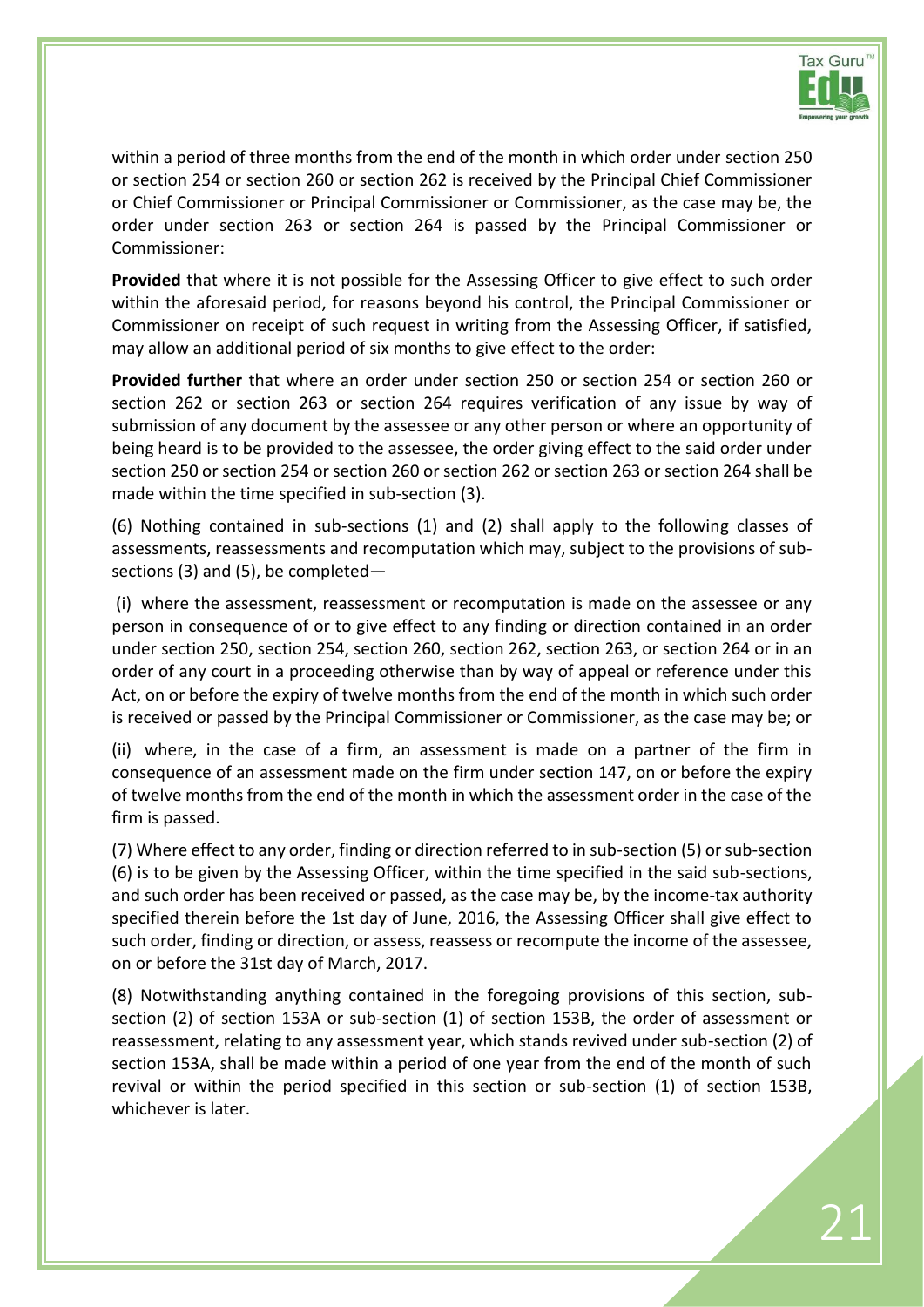

(9) The provisions of this section as they stood immediately before the commencement of the Finance Act, 2016, shall apply to and in relation to any order of assessment, reassessment or recomputation made before the 1st day of June, 2016:

**Provided** that where a notice under sub-section (1) of [section 142](javascript:ShowMainContent() or sub-section (2) o[f section](javascript:ShowMainContent()  [143](javascript:ShowMainContent() or [section 148](javascript:ShowMainContent() has been issued prior to the 1st day of June, 2016 and the assessment or reassessment has not been completed by such date due to exclusion of time referred to in Explanation 1, such assessment or reassessment shall be completed in accordance with the provisions of this section as it stood immediately before its substitution by the Finance Act, 2016 (28 of 2016).

Explanation 1.—For the purposes of this section, in computing the period of limitation—

(i) the time taken in reopening the whole or any part of the proceeding or in giving an opportunity to the assessee to be re-heard under the proviso to [section 129;](javascript:ShowMainContent() or

(ii) the period during which the assessment proceeding is stayed by an order or injunction of any court; or

(iii) the period commencing from the date on which the Assessing Officer intimates the Central Government or the prescribed authority, the contravention of the provisions of clause (21) or clause (22B) or clause (23A) or clause (23B) or sub-clause (iv) or sub-clause (v) or subclause (vi) or sub-clause (via) of clause (23C) of [section 10,](javascript:ShowMainContent() under clause (i) of the proviso to sub-section (3) of [section 143](javascript:ShowMainContent() and ending with the date on which the copy of the order withdrawing the approval or rescinding the notification, as the case may be, under those clauses is received by the Assessing Officer; or

(iv) the period commencing from the date on which the Assessing Officer directs the assessee to get his accounts audited under sub-section (2A) of [section 142](javascript:ShowMainContent() and—

(a) ending with the last date on which the assessee is required to furnish a report of such audit under that sub-section; or

(b) where such direction is challenged before a court, ending with the date on which the order setting aside such direction is received by the Principal Commissioner or Commissioner; or

(v) the period commencing from the date on which the Assessing Officer makes a reference to the Valuation Officer under sub-section (1) of [section 142A](javascript:ShowMainContent() and ending with the date on which the report of the Valuation Officer is received by the Assessing Officer; or

(vi) the period (not exceeding sixty days) commencing from the date on which the Assessing Officer received the declaration under sub-section (1) of [section 158A](javascript:ShowMainContent() and ending with the date on which the order under sub-section (3) of that section is made by him; or

(vii) in a case where an application made before the Income-tax Settlement Commission is rejected by it or is not allowed to be proceeded with by it, the period commencing from the date on which an application is made before the Settlement Commission under [section 245C](javascript:ShowMainContent() and ending with the date on which the order under sub-section (1) o[f section 245D](javascript:ShowMainContent() is received by the Principal Commissioner or Commissioner under sub-section (2) of that section; or

(viii) the period commencing from the date on which an application is made before the Authority for Advance Rulings or before the Board for Advance Rulings under sub-section (1)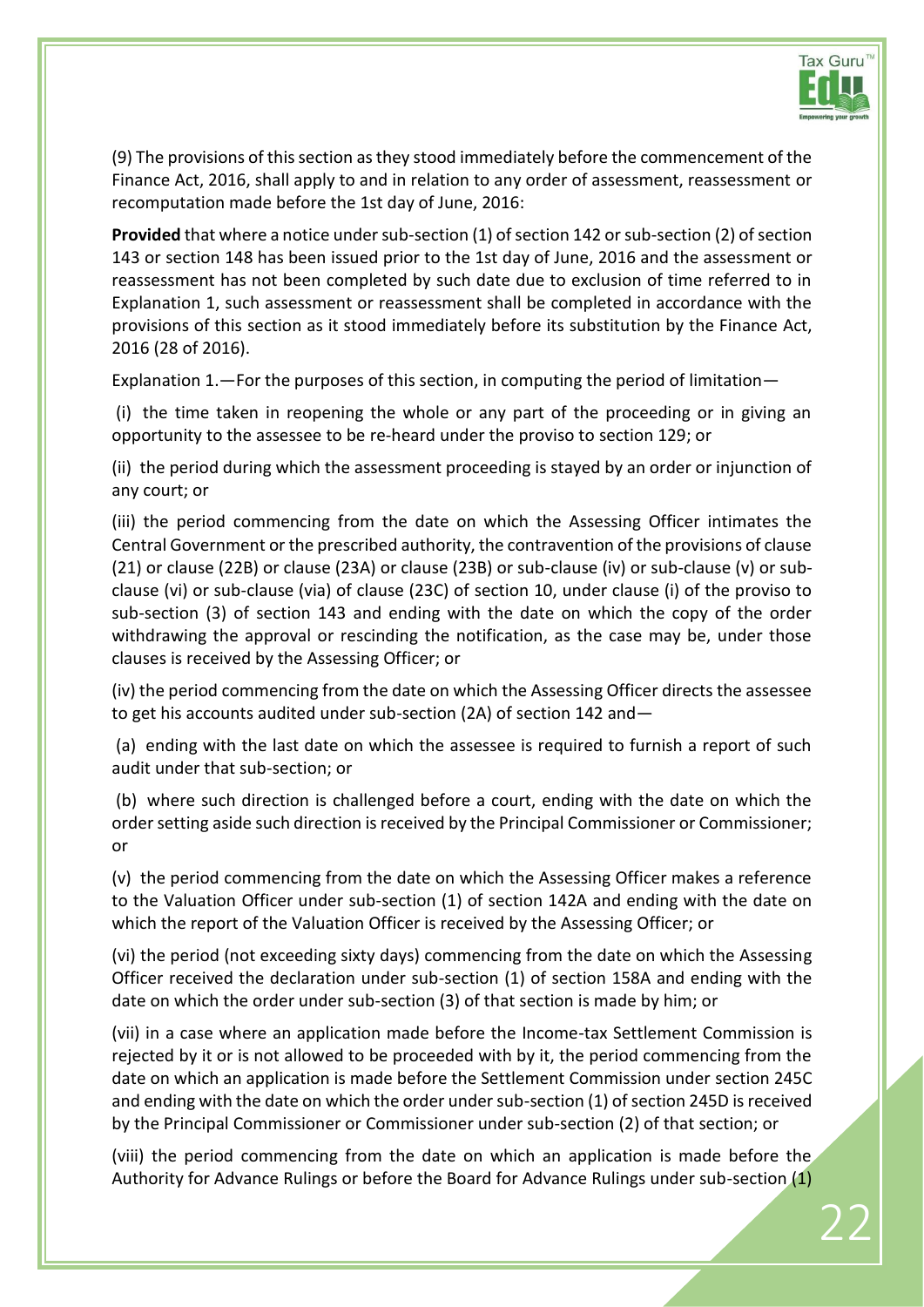

of [section 245Q](javascript:ShowMainContent() and ending with the date on which the order rejecting the application is received by the Principal Commissioner or Commissioner under sub-section (3) of [section](javascript:ShowMainContent()  [245R;](javascript:ShowMainContent() or

(ix) the period commencing from the date on which an application is made before the Authority for Advance Rulings [7](javascript:ShowFootnote() **[**or before the Board for Advance Rulings**]** under sub-section (1) of [section 245Q](javascript:ShowMainContent() and ending with the date on which the advance ruling pronounced by it is received by the Principal Commissioner or Commissioner under sub-section (7) of [section](javascript:ShowMainContent()  [245R;](javascript:ShowMainContent() or

(x) the period commencing from the date on which a reference or first of the references for exchange of information is made by an authority competent under an agreement referred to in [section 90](javascript:ShowMainContent() or [section 90A](javascript:ShowMainContent() and ending with the date on which the information requested is last received by the Principal Commissioner or Commissioner or a period of one year, whichever is less; or

(xi) the period commencing from the date on which a reference for declaration of an arrangement to be an impermissible avoidance arrangement is received by the Principal Commissioner or Commissioner under sub-section (1) of [section 144BA](javascript:ShowMainContent() and ending on the date on which a direction under sub-section (3) or sub-section (6) or an order under subsection (5) of the said section is received by the Assessing Officer,

#### shall be excluded:

**Provided** that where immediately after the exclusion of the aforesaid period, the period of limitation referred to in sub-sections (1), (2), (3) and sub-section (8) available to the Assessing Officer for making an order of assessment, reassessment or recomputation, as the case may be, is less than sixty days, such remaining period shall be extended to sixty days and the aforesaid period of limitation shall be deemed to be extended accordingly:

**Provided further** that where the period available to the Transfer Pricing Officer is extended to sixty days in accordance with the proviso to sub-section (3A) o[f section 92CA](javascript:ShowMainContent() and the period of limitation available to the Assessing Officer for making an order of assessment, reassessment or recomputation, as the case may be, is less than sixty days, such remaining period shall be extended to sixty days and the aforesaid period of limitation shall be deemed to be extended accordingly:

**Provided also** that where a proceeding before the Settlement Commission abates under [section 245HA,](javascript:ShowMainContent() the period of limitation available under this section to the Assessing Officer for making an order of assessment, reassessment or recomputation, as the case may be, shall, after the exclusion of the period under sub-section (4) of [section 245HA,](javascript:ShowMainContent() be not less than one year; and where such period of limitation is less than one year, it shall be deemed to have been extended to one year; and for the purposes of determining the period of limitation under [sections 149,](javascript:ShowMainContent() [154,](javascript:ShowMainContent() [155](javascript:ShowMainContent() and [158BE](javascript:ShowMainContent() and for the purposes of payment of interest under [section 244A,](javascript:ShowMainContent() this proviso shall also apply accordingly:

**Provided also** that where the assessee exercises the option to withdraw the application under sub-section (1) of [section 245M,](javascript:ShowMainContent() the period of limitation available under this section to the Assessing Officer for making an order of assessment, reassessment or recomputation, as the case may be, shall, after the exclusion of the period under sub-section (5) of the said section,